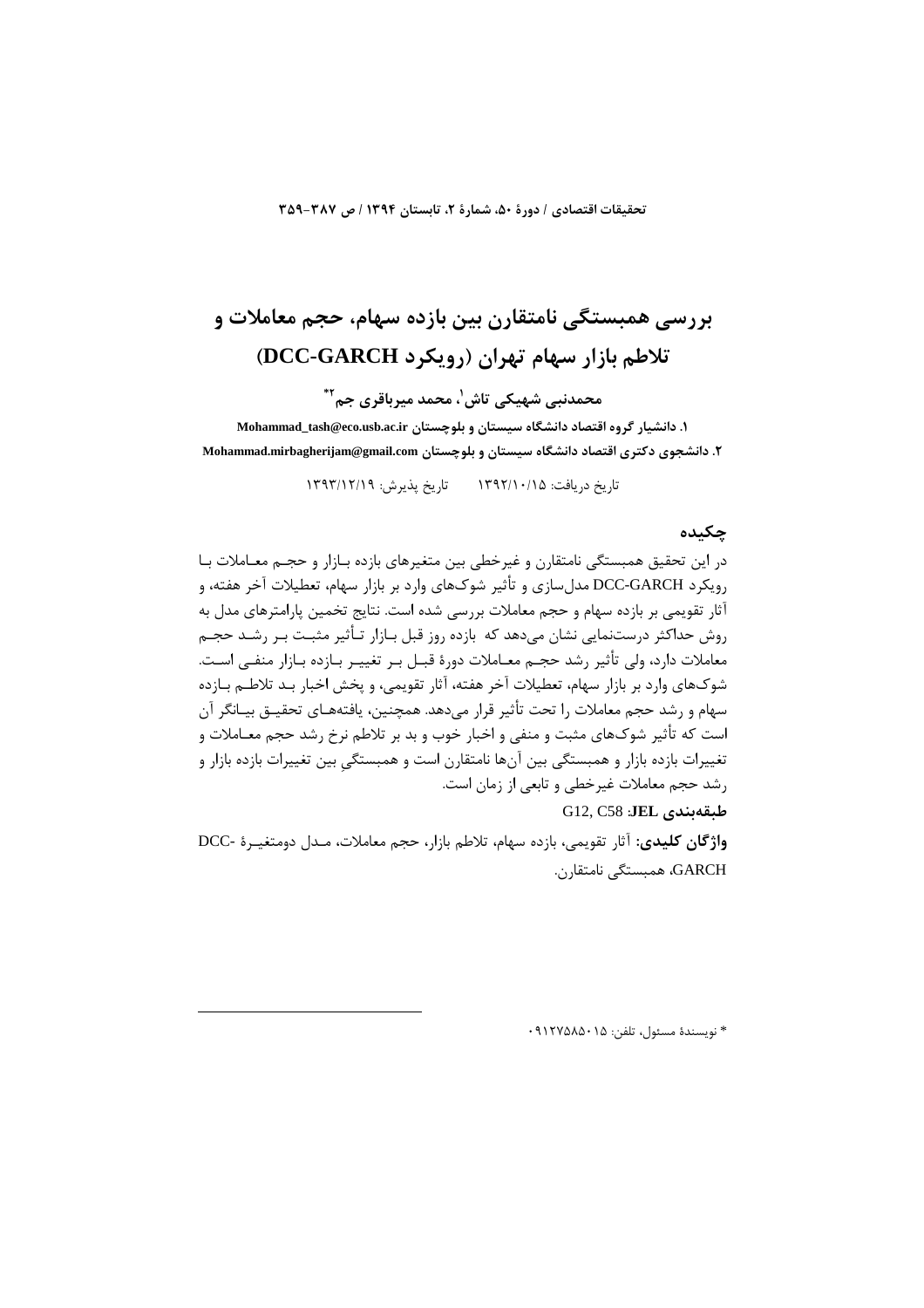# ٣۶.

#### مقدمه

سرمايه گذاران بازار سهام به دلايل مختلف به خريد و فروش سهام اقدام مي كنند. عـواملي ماننــد تعدیل پورتفوی سهام، ملاحظات چرخهٔ زندگی، مالیـات و هزینــههـای مبادلـهٔ ســهام در بـازار، دریافت اطلاعات جدید از بازدهی انتظاری بازار سهام و غیـره بـر تصـمیم گیـری سـهامداران در خرید و فروش سهام مؤثر است. تعداد کل سهام مبادلهشده در بـازار `(یـا حجــم معــاملات) بــه تصميم همهٔ سهامداران بالفعل و بالقوهٔ بازار بستگی دارد. تفـاوت ترجیحـات ســهامداران و عــدم تقان اطلاعات بين آنها باعث شكل گيـري فراينـد مبادلـهٔ ســهام و اجـراي معــاملات در بــازار می شود. حال این پرسش مطرح می شود: تغییرات حجم معاملات بازار سهام ناشــی از چیســت؟ در پاسخ به این پرسش ادبیات بسیار گسترده و نظریههای گوناگونی وجــود دارد. بــازده ســهام و تلاطم بازده سهام از مهمترين عوامل تعيين كنندة تغييرات حجم معاملات است.

از دو دههٔ گذشته تا کنون نظریههای متعددی دربارهٔ بازده سـهام، تلاطـم بـازار، و حجـم معاملات بازار سهام مطرح شده است. جدول ١ خلاصهٔ ابن نظر بهها ١٫ با تأكيد بر نـوع رابطــهٔ علیت گرنجری بین آنها و نقش اطلاعات در بازار سهام نشـان مــی۵هـد. در اکثـر نظریــههـا اطلاعات منشأ تغييرات حجم معاملات بــازار ســهام اســت، زيــرا اطلاعــات نقــش اساســـ ردر تصمیم گیری سرمایه گذاران بازار سهام دارد و تغییرات بازده بازار و حجم معــاملات بســته بــه تصميم همهٔ فعالان بازار است.

يونگ<sup>۲</sup> (۱۹۶۶) نظريهٔ نامتقا<sub>رن</sub>بودن رابطهٔ بين حجـم معـاملات بـا تغييـرات قيمـت سهام را مطرح کرد. سیس، کاریوف<sup>۳</sup> (۱۹۸۷) نشان داد، به علـت رابطـهٔ غیرخطـی بـین بازده بازار و حجم معاملات، هنگامی که روند بازار رو به بالاست همبستگی آنهـا مثبـت است و هنگامی که روند بازار رو به پایین است همبستگی آنهـا منفـی اسـت. بنـابراین، کاریوف در مدل سازی همبستگی بین بازده بـازار و حجـم معـاملات کـاربرد مـدل هـای غیرخطی یا مدل های آســتانهٔ <sup>۴</sup> تغییـر را پیشــنهاد داد<sup>۹</sup>. چوردیـا و ســوامیناتان ۲۰۰۰)

۵. براي مطالعة بيشتر مدل هاي آستانة تغيير ← Gerlach et al., 2006.

<sup>1.</sup> trading volume

 $2.$  Ying

<sup>3.</sup> Karpoff

<sup>4.</sup> threshold models

<sup>6.</sup> Chordia & Swaminathan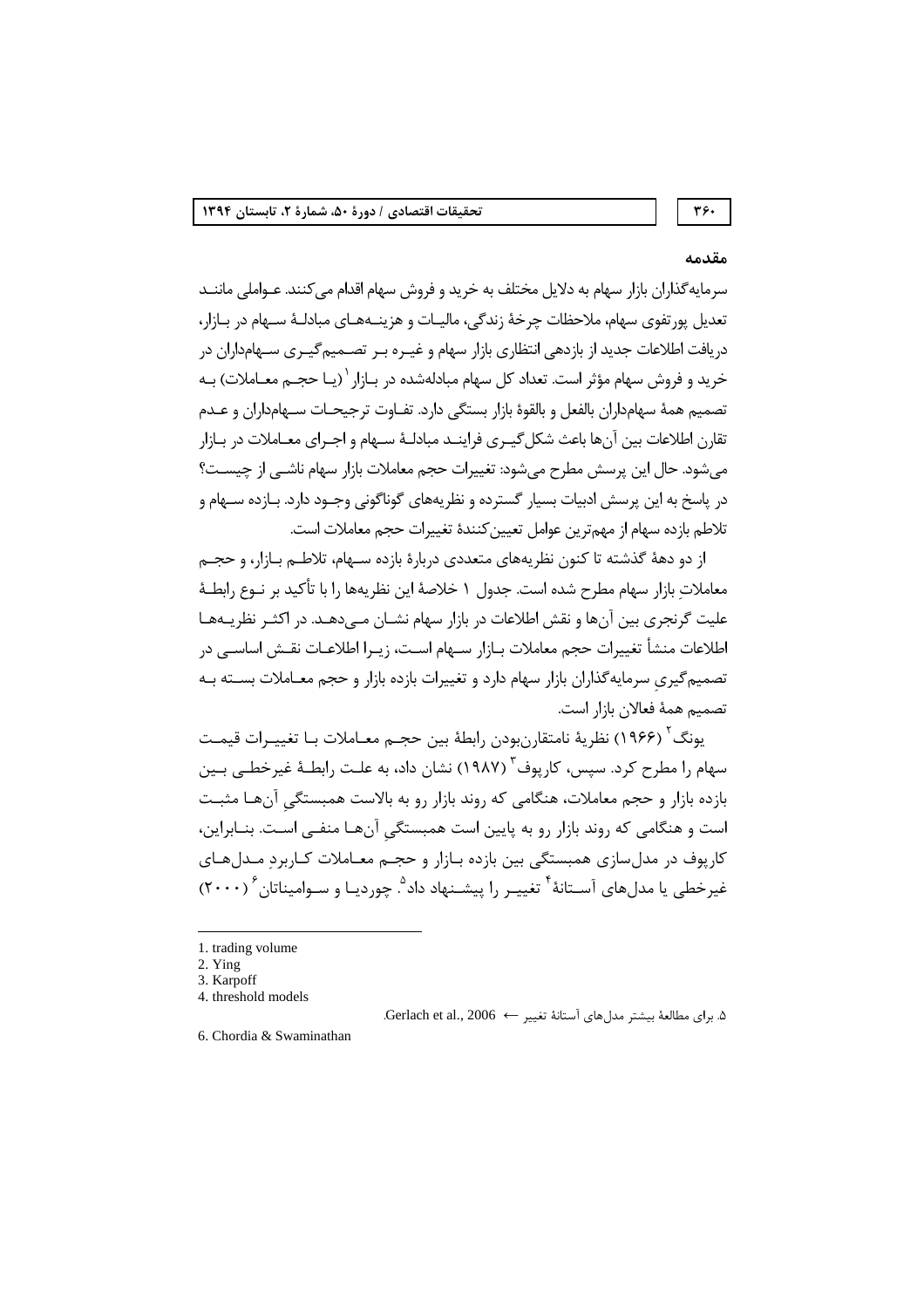فرضيهٔ همزمانبودن يا تقدم و تأخر تأثير بازده سـهام و حجـم معـاملات بـر يكـديگر را مطرح کردند.

|           | neVar      | Var⊅   | Var⇒V | R∌V    | $R \Rightarrow V$ | ¥≯X | ¥≓∧ |               | پیش بینی شواهد تجربی                                                 | نظريهها                     |
|-----------|------------|--------|-------|--------|-------------------|-----|-----|---------------|----------------------------------------------------------------------|-----------------------------|
|           | $\ddot{+}$ |        | $+$   |        | $+$               |     | $+$ | $\lambda$     | با فاصله و پیدرپی رسیدن اطلاعات در بازار                             | Sequential<br>Information   |
|           |            |        |       | $^{+}$ |                   | $+$ |     | ٢             | بیفاصله و یکدفعه رسیدن اطلاعات به بازار                              | Arrival (SIA):              |
|           | $^{+}$     |        | $+$   |        | $^{+}$            |     | $+$ | ٣             | اختلاف نظر دربارة خبر                                                | Mixture of<br>distributions |
| $^{+}$    |            | $^{+}$ |       | $+$    |                   |     |     | ۴             | توافق دربارۂ خبر                                                     | $(MD)$ :                    |
|           |            |        |       |        | $+$               |     | $+$ | Δ             | بي تفاوتبودن در برابر خطرها با توجه به<br>چارچوبهای مختلف            | Harris & Raviv<br>(1993):   |
|           |            |        |       |        |                   | $+$ |     | ۶             | اجتناب از خطر با توجه به چارچوبها و<br>اطلاعات پيشين مختلف           | Kandel & Pearson<br>(1995): |
|           |            |        |       |        |                   |     | $+$ | $\mathsf{v}$  | معاملاتي با اطلاعات يُرمحتمل<br>اطلاع رسانى شده                      | Kyle (1985):                |
|           |            |        |       |        |                   | $+$ |     | $\lambda$     | معاملاتی با اطلاع از وضعیت عمومی و<br>نقدینگی سهام                   |                             |
|           | $+$        |        | $+$   |        | $+$               |     | $+$ | ٩             | معاملة سهام بر اساس اطلاعات جديد                                     | He & Wang                   |
|           |            | $+$    |       |        |                   | $+$ |     | $\mathcal{L}$ | معاملهٔ سهام بر اساس اطلاعات موجود                                   | (1995):                     |
|           | $+$        |        | $+$   |        |                   |     | $+$ | $\mathcal{U}$ | اختلاف نظر در ناهمگنی سیگنالهای<br>خصوصى                             | Schneider (2009):           |
|           |            |        |       |        | $^{+}$            |     |     | $\mathcal{N}$ | اطلاعرساني يكسان سرمايهگذاران داخلي و<br>خارجي از وضعيت بازار        | Brennan & Cao               |
|           |            |        |       |        |                   |     |     |               | اطلاع رسانی نامتقارن سرمایهگذاران داخلی و ۱۳<br>خارجی از وضعیت بازار | $(1997)$ :                  |
|           |            |        |       |        | $+$               |     |     | ۱۴            | گرفتن بازخورد از مبادلهٔ سهام در بازار                               | De Long et al.              |
|           |            |        |       | $+$    |                   |     |     | ١۵            | نگرفتن بازخورد از مبادلهٔ سهام در بازار                              | (1990):                     |
|           | $^{+}$     |        |       |        |                   |     |     | ۱۶            | اطلاعات نامتقارن اوليه و پيشين                                       | Suominen (2001):            |
| $\ddot{}$ |            |        |       |        |                   |     |     | ۱۷            | اطلاعات متقارن اوليه و پيشين                                         |                             |

جدول ١. خلاصة نظريهها در زمينة رابطة بين بازده سهام، تلاطم بازار، و حجم معاملات

منبع: Gebka, 2013: 71. توضيح: فرضيههاي مرتبط با رابطهٔ بين بازده (R)، تلاطم بازده (Var)، و حجم معاملات (V) با گزارههای منطقی X→Y و X ≠>Y بیان شده است. علامت + در ستونها نشانهٔ تأیید فرضیهٔ نظریهٔ مربوطه است.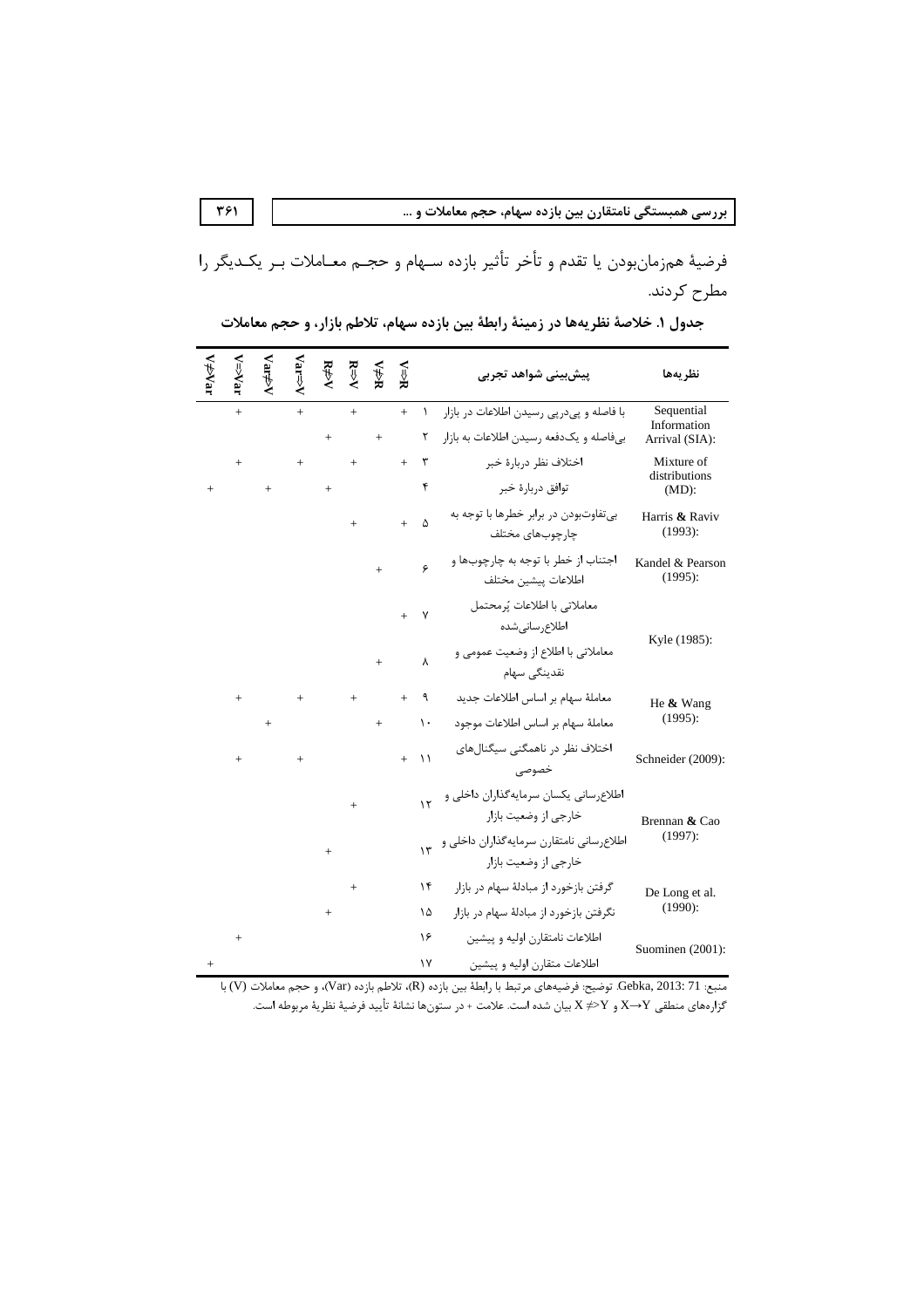كايلند ` (١٩٧۶)، با ارائهٔ نظريهٔ دنبالهٔ اطلاعات رسيده، ورود اطلاعات جديد بــه بــازار را در افزایش همزمان بـازده سـهام و حجـم معـاملات مـؤثر مـىدانـد. از نظـر كـلارك<sup>۲</sup> (۱۹۷۳) و ایپس <sup>۳</sup> (۱۹۷۶)، ارتباط همزمان مثبت بین حجم معاملات و قدر مطلق بـازده سهام در بررسی توزیــع مشــترک بــازده ســهام و حجــم معــاملات ناشــی از عــدم توافــق سهامداران دربارهٔ اثر اطلاعات رسیده به بازار و تأثیر آن بـر قیمـت سـهام اسـت. کیـل ٔ (۱۹۸۵) استدلال می کند که با اطلاع سانی و افزایش اطلاعات از وضعیت بـازار و اقــدام آگاهانه در مبادلهٔ سهام، رابطهٔ علیت گرنجری از حجم معاملات به بـازده سـهام خواهـد بود. با توجه به اختلافنظر سرمایهگذاران ریسک خنثی دربارهٔ خبرهای جدید، هـریس و رايو<sup>۵</sup> (١٩٩٣) رابطهٔ بين حجم معاملات و بازده سهام را متقابل و مثبت مي دانند.

منابع اطلاعات دريافتي سرمايه گذاران دو گونه است: ١. منابع عمومي (شـاخص قيمـت و حجم مبادلات بازار که در منظر همگانی قرار دارد)؛ ۲. منابع خصوصی. کندل و پرســون ٔ یرسون (۱۹۹۵) نشان دادند که افراد حتی با داشتن اطلاعات یکسان تفاسیر گونــاگونی از بازار بهدست مے دهند. هے و ونگ<sup>7</sup> (۱۹۹۵) ناهمگنے اطلاعات در بافتے از منابع خصوصے خصوصی را دلیل وابستگی حجم معاملات سهام به تلاطم بازده بـازار مــ ،داننــد. اشــنايد, ^ (۲۰۰۹) نشان داد که اطلاعات خصوصی و نحوهٔ تفسیر آنها بر تصمیم گیـری سـهامداران در خرید و فروش سهام مؤثر است و حجم معاملات در بازار کمـک خواهـد کـرد تـا افـراد صحت و سقم اخبار و اطلاعات دریافتی خصوصی خــود را دربــارهٔ بــازار محــک بزننــد و در تصمیم خود وزنهای متفاوتی به اطلاعات دریـافتی از منـابع خصوصـی و عمـومی (بـازار) بدهند. برينان و كـائو``(١٩٩٧) تأثيريــذيري بازارهــاي داخلــي از خــارج و مــازاد اطلاعــات سرمایه گذاران داخلی از بازار داخل را دلیل رابطهٔ علیت گرنجری از بازده به حجم معاملات مے دانند.

<sup>1.</sup> Copeland

<sup>2.</sup> Clark

<sup>3.</sup> Epps & Epps

<sup>4.</sup> Kyle

<sup>5.</sup> Harris & Raviv 6. Kandel & Pearson

<sup>7.</sup> He & Wang

<sup>8.</sup> Schneider

<sup>9.</sup> Brennan & Cao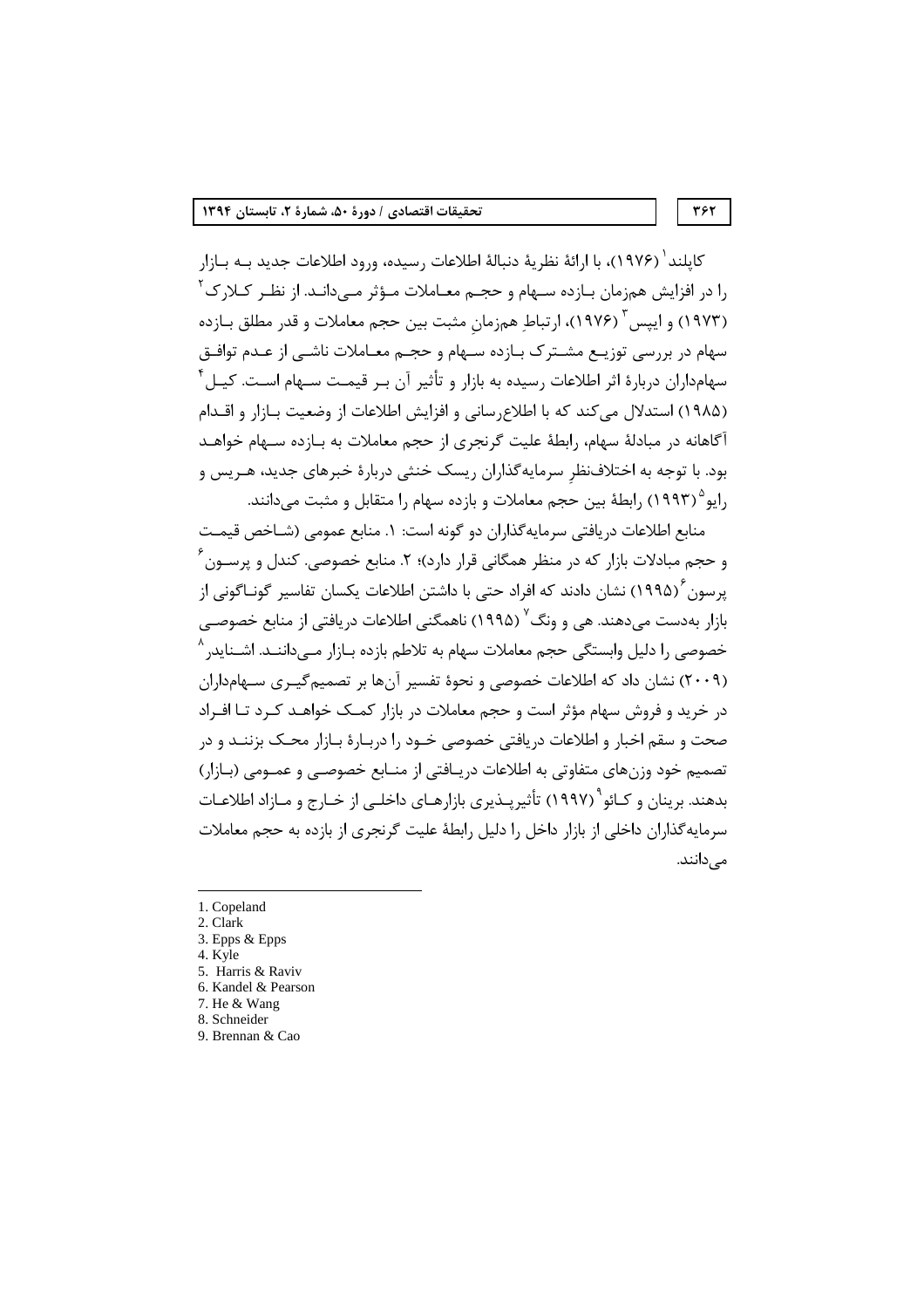در این تحقیق رابطهٔ بین بازده سـهام، حجـم معــاملات، و تلاطــم بــازار ســهام تهــران بــا رويكردهاي DCC-GARCH و CCC-GARCH بررسي مي شود. مطالعـهٔ همبســتگي بــين بازده سهام، حجم معاملات، و تلاطم بازار از چندین منظر مهم اسـت: نخسـت آنکـه دانســتن رابطهٔ بین تلاطم بازار و حجم معاملات در شناخت ساختار بازار مـالی، یعنــی آگـاهی از نــرخ جريان و اشاعهٔ اطلاعات در بازار <sup>۲</sup> و اندازهٔ بازار بسيار مفيد خواهد بود؛ دوم، از آنجا *كـ*ه رقابـت گستردهای بین نظریههای مدل سازی بازده قیمت سهام و عوامــل تعیــین کننــدهٔ آن در بــازار سهام وجود دارد، با استفاده از توزیع مشترک ارتباط بازده سـهام بـا حجـم معـاملات، امکــان تشخیص نظریهٔ برتر در مدلسازی بازده سهام و پیشبینی قیمت سهام از نظریههـای رقیـب فراهم مے شود. ؑ

هدف از این تحقیق تحلیل رابطهٔ بازده سهام، حجم معاملات و تلاطم بازار سهام است. بدین منظور، بازده بازار سهام به صورت لگاریتم نسبت شاخص قیمـت بـازار یـک دوره بـه دورة قبل محاسبه مي شود و بـا اسـتفاده از مـدل هـاي DCC-GARH و CCC-GARCH همىستگے ،متغىرهاى يازده بازار و حجم معاملات سهام مدل سازى مے شود. <sup>۴</sup>

سهامداران، سیاست گذاران، و مدیران مالی شرکتها از نتـایج تحقیــق حاضـر در بــازار سهام استفاده خواهند کرد. با تحلیل رابطه بین شاخص قیمت سهام و حجــم معــاملات در بازار سهام جهت حركت بازار، درجهٔ ریسک، و نقدینگی بازار به شــكل صـحیح پــیش;پینــی خواهد شد. بنابراین، سهامداران قادر خواهند بـود در خریـد و فـروش حجـم مشخصـی از سهام در زمان معین استراتژی صحیحی بهکار ببرند. همچنین، سیاست گـذاران شـر کتهـا قادر خواهند بود در افزایش سرمایه و تقسیم سود سهام استراتژی مناسبی اتخاذ کنند.

<sup>1.</sup> Dynamic Conditional Correlation GARCH

<sup>2.</sup> information dissemination

۳. برای مطالعهٔ بیشتر در این زمینه ← Campbell, Grossman & Wang, 1992. ۴. محاسبهٔ انحراف معیار شاخص قیمت بازار بر اساس مشاهدات گذشته اطلاعات صحیح و کـاملی از تلاطـم بـازده بازار سهام بهدست نمی دهد. بنابراین، استفاده از مدل های واریانس های شرطی (GARCH) به جای انحراف معیار در مدل سازی نوسانات بازده دارایی ها بسیار سودمند خواهد بود.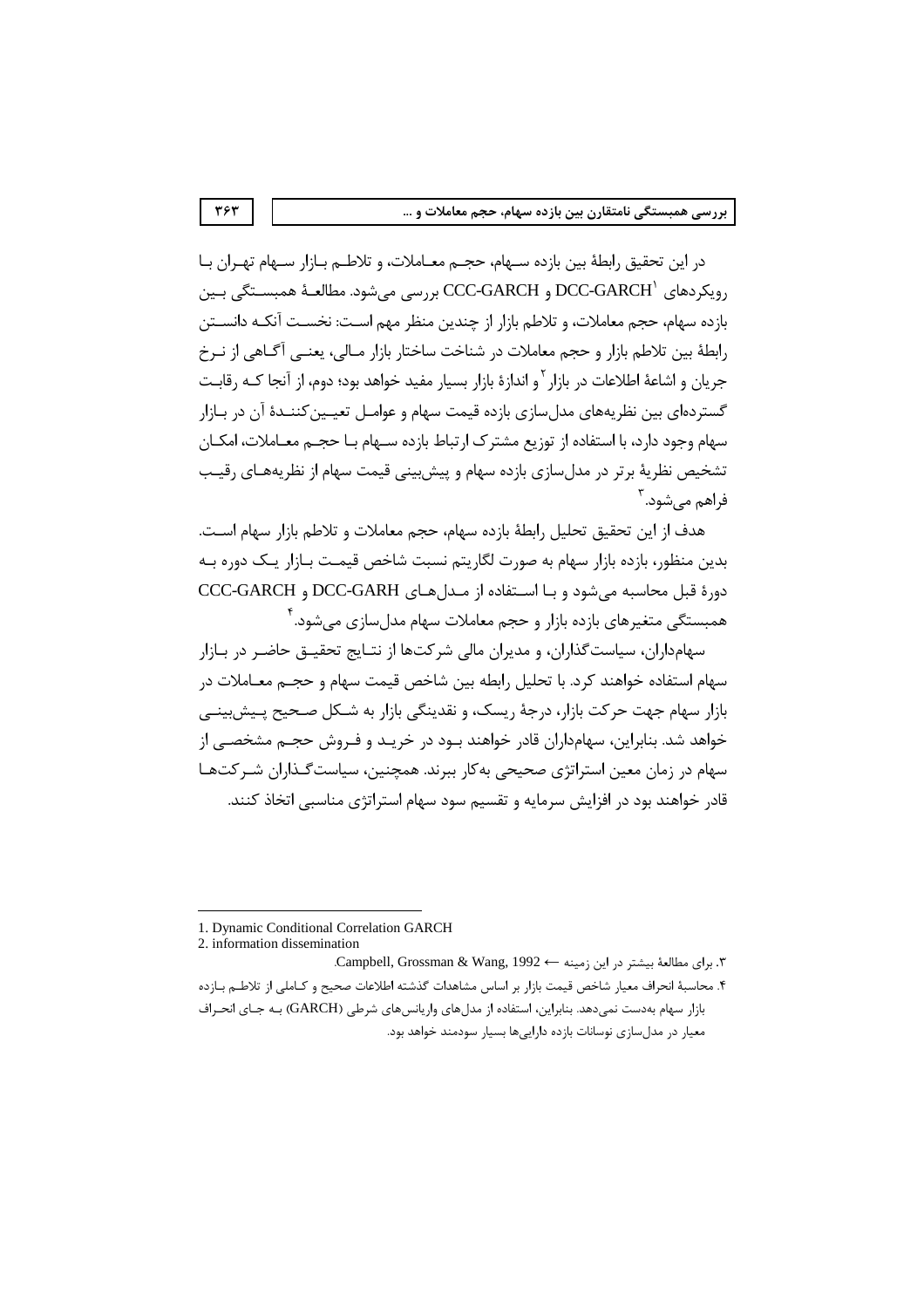394

ادامهٔ تحقیق بدین صورت است: پیشینهٔ پژوهش؛ ارائهٔ الگوی تحلیلی تحقیق؛ معرفی دادههای مورد استفادهٔ تحقیق و توصـیف آمـاری آنهـا؛ بیـان نتـایج تجربـی حاصـل از تخمين الگو با تفسير؛ جمعبندي نتايج و محدوديتهاي تحقيق.

### يىشىنە پژوھش

امروزه، استفاده از انــواع مــدل هــاي واريــانس هــاي شــرطي در تحليــل مســائل اقتصــادي در حوزههای گوناگون رو به گسترش است؛ در ایـران پـژوهشهـای انجـامیافتـه بـا مـدلهـای GARCH در حوزهٔ مالی و بازار سـهام بسـيار متعـدد اسـت، مطالعـاتي ماننـد «پـيش.بينـي شاخص کل بازدهی سهام تهران بـا اســتفاده از مــدلهــای خطــی و غیرخطــی» (مشــیری و مروت، ۱۳۸۵)، «شناسایی و مدلسازی آثار تقویمی بورس اوراق بهادار تهـران بـا اسـتفاده از مدل های ARCH و GARCH» (راعی و باجلان، ۱۳۸۷)، «مدل سازی رابطـهٔ بـین ریسـک و بازده بورس تهران» (محمدی و همکاران، ۱۳۸۸)، «مقایسهٔ دقت روشهـا در تخمـین ارزش در معرض خطر؛ برآورد و پـیش بینــی تلاطــم بــازدهی در بــازار ســهام تهــران بــا اســتفاده از مدل های خانوادهٔ FIGARCH» (کشاورز حـداد و صـمدی، ۱۳۸۸)، «مـدل سـازی نوسـانات بازدهی روزانهٔ سهام در بورس تهران» (تکروستا و همکاران، ۱۳۹۰)، «بررسی سرایت تلاطـم میان بازدهی سـهام صـنعت سـیمان و صـنایع مـرتبط بـا آن» (کشـاورز حـداد و همکـاران، ۱۳۹۰)، «مقايسهٔ نتايج استفاده از مدل هاي عمـومي FAGARCH و MSM در مـدل سـازي تأثیر اخبار سیاسی بر تلاطم بازار سهام» (کشاورز حداد و حیــدری، ۱۳۹۰)، «مــدل ســازی و پیش بینی نوسانات بازار سهام با اسـتفاده از مـدل انتقـالی قـارچ مـار كف» (نظیفـی نـایینی و همکاران، ۱۳۹۱)، «بررسی سرایت تلاطم بین شــاخصهــای بــورس تهــران، بــورس دبــی، و شاخص قيمت جهاني نفت با استفاده از مدلهـاي GARCH چنــدمتغيره» (سيدحســيني و ابراهیمی، ۱۳۹۲). در برخی از مطالعات اثر متغیرهای کـلان اقتصـادی بـر بازارهـای مـالی و برعکس، یعنی اثر بازارهای مالی بر متغیرهای کلان اقتصادی با مدلهای GARCH، بررسی شده است: کشاورز حداد و مهدوی (۱۳۸۴) با استفاده از مـدل هـای GARCH نشـان دادنـد که بازار سهام ایران کانالی برای سازوکار سرایت سیاستهای پولی نیست. حیــدری و بشــیری (۱۳۹۱)، بر پایهٔ مدل VAR-GARCH، نشان دادند که بین نااطمینانی قیمت سـهام و نـرخ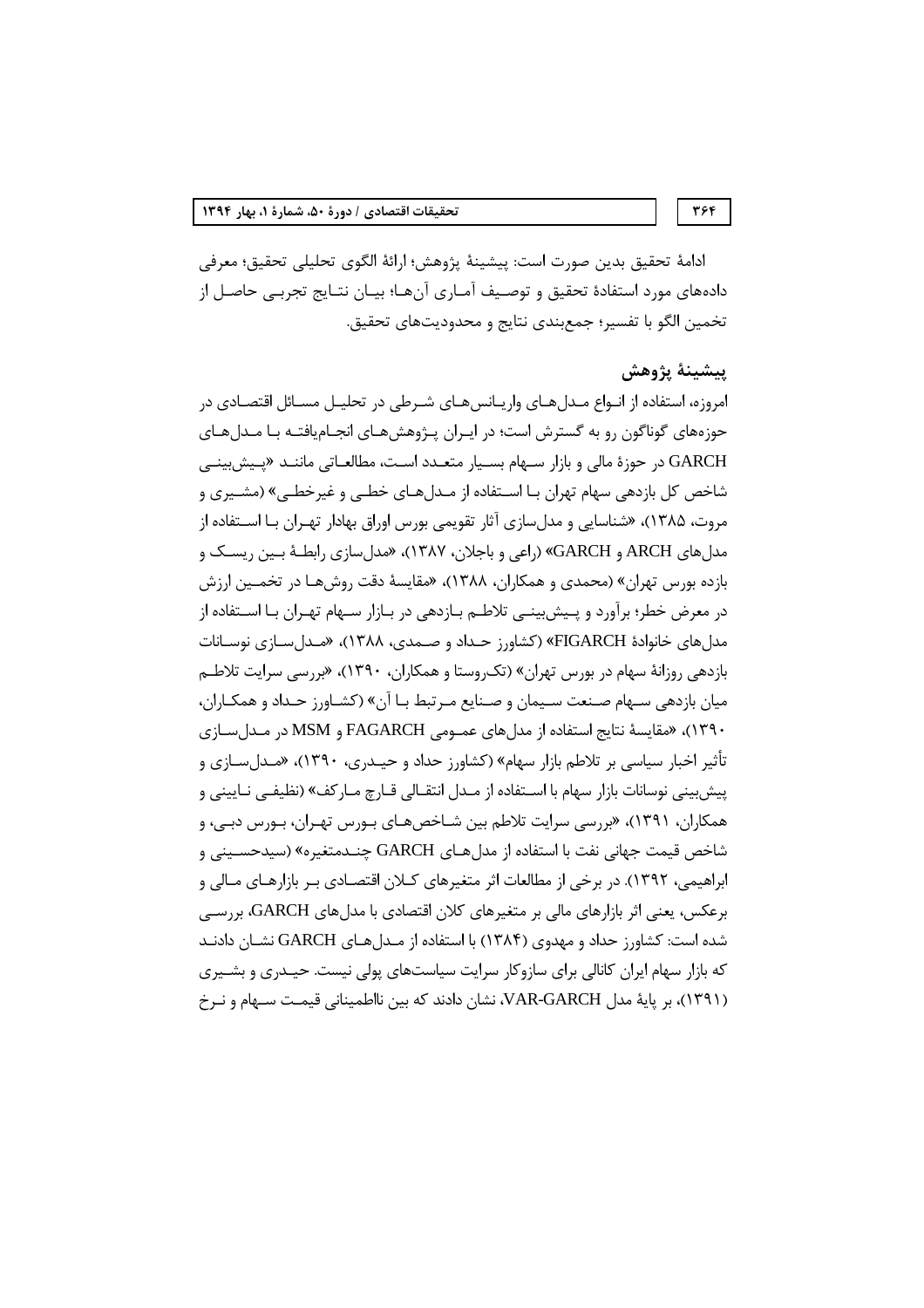ارز رابطهٔ معنیداری وجـود نـدارد، ولـی بـین نااطمینــانی نـرخ ارز و شــاخص بـورس رابطــهٔ معکوس وجود دارد.

با اینکه در خارج از کشور مطالعات متعددی در زمینهٔ رابطهٔ بین بازده سهام و حجـم معاملات صورت گرفته اسـت، در داخـل کشـور، بـه غيـر از مطالعـهٔ نجـارزاده و زيــودار (۱۳۸۵) در بررسی رابطهٔ بین حجم معاملات و بازده سهام، تا کنون مطالعهای با موضوع رابطة بازده سهام، حجم معـاملات، و تلاطـم بـازار سـهام بـا رويكـرد مـدلهـاي -DCC GARCH انجام نشده است. بنابراین، این تحقیق رهیافتی جدید در تحلیـل رابطـهٔ بـین بازده سهام، تعداد سهام مبادلهشده، و تلاطم بازده بازار سهام بهشمار می رود. نجــارزاده و زیودار با دادههای ۱۴ شرکت منتخب از بورس از تاریخ ۱۳۸۳/۱/۸ تــا ۱۳۸۴/۳/۱۱ و بــا استفاده از مدل VAR نشان دادند که یک رابطهٔ بازخوردی بین حجم معــاملات و بــازده سهام در بورس اوراق بهادار تهران وجود دارد. آنها تأثیر تلاطم بـازار بـر بـازده ســهام و حجم معاملات را در بررسی خود نادیده گرفتند. عـلاوه بـر ایـن، تـا کنـون در مطالعـات خارجي از رويكرد مدل هاي DCC-GARCH در تحليل رابطهٔ بـين بـازده ســهام، حجـم معاملات، و تلاطم بازار استفاده نشده است. بنابراين، اين پژوهش بـا مطالعــات خــارجي، که در ادامهٔ مقاله به برخی از آنها اشاره می شود، متفاوت است.

گرلش و همکاران <sup>(</sup> (۲۰۰۶) فرضیهٔ وجود رابطـهٔ نامتقـارن بـین بـازدهی و تلاطـم و رابطهٔ غیرخطی حجم مبادلات سهام با بازده سهام را در چهار بورس بین|لمللی امریکا بـا مدل های GARCH به روش MCMC <sup>۲</sup> آزمون کردند. آنها نشان دادند کـه بـا افـزایش شاخص قیمت سهام در بازار تعداد معاملات سهام افزایش و بـا کـاهش شـاخص قیمـت تعداد مبادلات سهام كاهش مي يابد. همچنين، با افزايش حجم معاملات بازارهاي بــورس تلاطم بیشتری از خود نشان می دهند.

دژخمان و فستیک ۲۰۱۲) حرکت همزمان بازده و تلاطم بازار سـهام اسـلوونی بـا بازار سهام کشورهای اروپایی را بـا اسـتفاده از مـدلهـای DCC-GARCH مـدلسـازی کردند و نشان دادند که سرایت بازده در بین بازارها وجود دارد.

<sup>1.</sup> Gerlach, Chen, Lin & Huang

<sup>2.</sup> Markov Chain Monte Carlo (MCMC) methods

<sup>3.</sup> Dajcman & Festic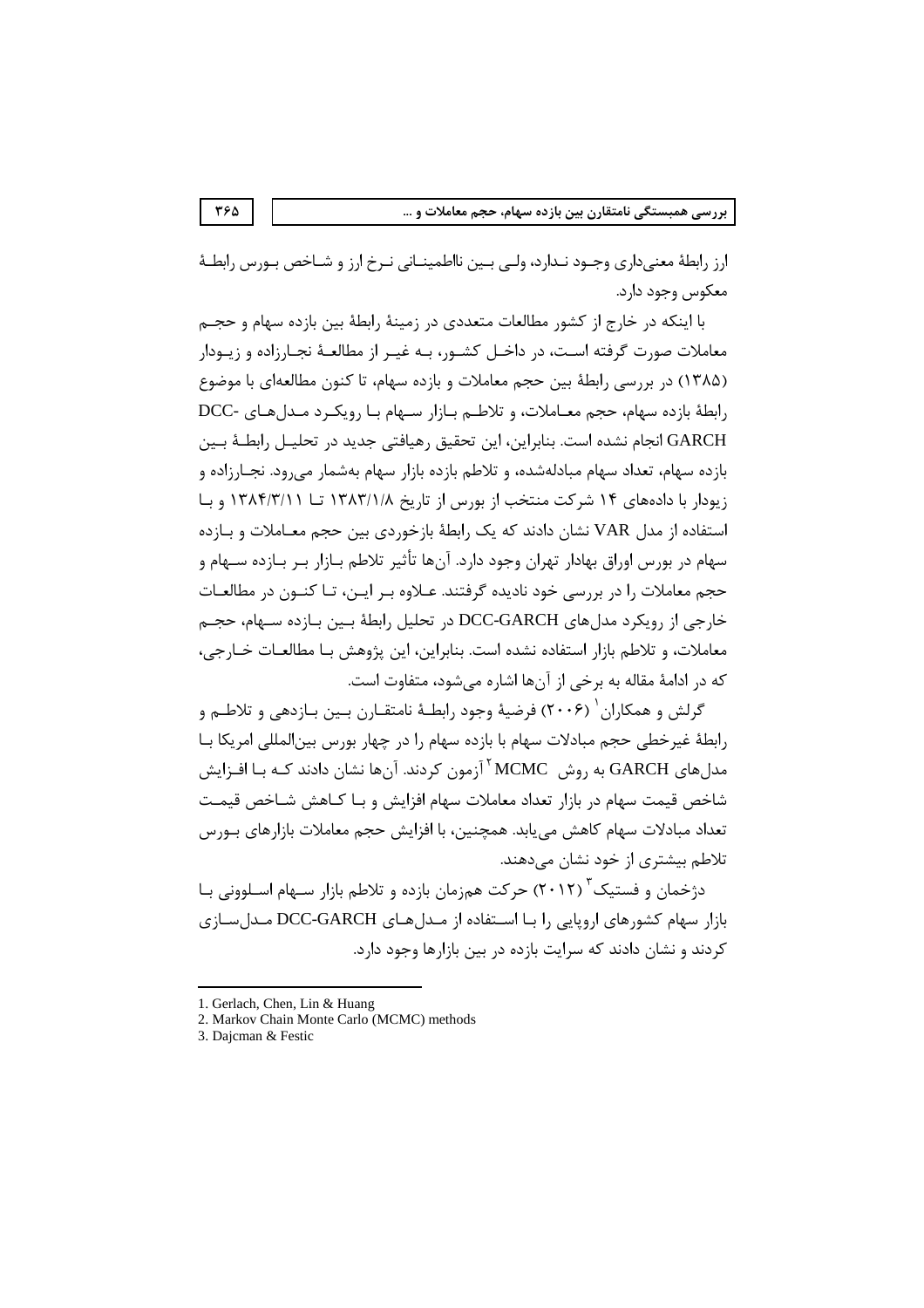جوانگ و همکا,ان ( ۲۰۱۲) با استفاده از مدلهای GJR-GARCH دومتغیرهٔ علیـت گرنجری بین بازده سهام و حجم مبادلات هر یک از بازارهای بورس ده کشور منتخب از قارهٔ آسیا۔ شامل بازار سهام هنگ کنگ، ژاپن، کـره، سـنگاپور، تـاپوان، چـین، انـدونزی، مالزی، فیلییین و تایلند. را بررسی کردند. نتایج مطالعات آنها نشان داد بین بازده بـازار و حجم معاملات سهام در هر یک از بازارهای مذکور رابطهٔ علّـی وجـود دارد. همچنــین، رابطهٔ بین تلاطم بازده بازار و حجم معاملات سهام در بازار سهام در بازارهای هنگ کنگ، کره، سنگاپور، چین، اندونزی، و تایلند مثبت است، در حـالی کـه در بازارهـای ژاپــن و تايوان اين رابطه منفى و معكوس است.

چن<sup>۲</sup> (۲۰۱۲) با استفاده از مدلهای مارکوف- سویچینگ نشان داد کـه رابطـهٔ بـین بازده سهام و حجم معاملات در بازارها با رونـد قیمـتهـای فزاینـده (گـاوی) و کاهنـده (خرسی) ٔ متقارن نیست و در هر دو نوع بازار قابلیت پیش بینی حجم معاملات بـا بـازده سهام وجود دارد، ولي قابليت پيش بيني بـازده روزانـهٔ سـهام بـا حجـم معـاملات بســيار ضعيف است.

الواریز و رودریگوز<sup>۲</sup> (۲۰۱۲) با روشهای نوسانزدایی از روند سریهای زمانی تعـداد سهام مبادلهشده در بازار سهام ایالت متحدهٔ امریکا طی دورهٔ ۱۹۲۹ ــ ۲۰۱۱ به بررســی تغییرات همبستگی پیایی حجم معاملات روزانهٔ بازار سهام پرداختند و نتیجه گرفتند که ممکن است چرخههای تجاری به تغییر همبستگی حجم معـاملات و بـازده سـهام طـی زمان منجر شود.

گیکا<sup>۵</sup> (۲۰۱۱) ,ابطهٔ دینامیک بین بازده بازار، تلاطم بازار و حجم معـاملات در بــازار سهام امریکا و هشت کشور منتخب از آسیا را با روش GMM بررسی کـرد. گیکـا نشـان داد که سرایت دوطرفهٔ تلاطم قدر مطلق بازده بین امریکـا و کشــورهای آســیایی وجــود دا,د. حجم معاملات، بهویژه در آسیا، به شوکهای داخلی و خـارجی و تلاطـم بازارهـای داخلی و خارجی بستگی دارد. در آسیا حجم معاملات بر بازده و تلاطم بازار مؤثر است،

- 4. Alvarez-Ramírez & Rodríguez
- 5. Gebka

<sup>1.</sup> Chuang, Liu & Susmel

<sup>1.</sup> Chen

<sup>3.</sup> Bull Market and Bear Marke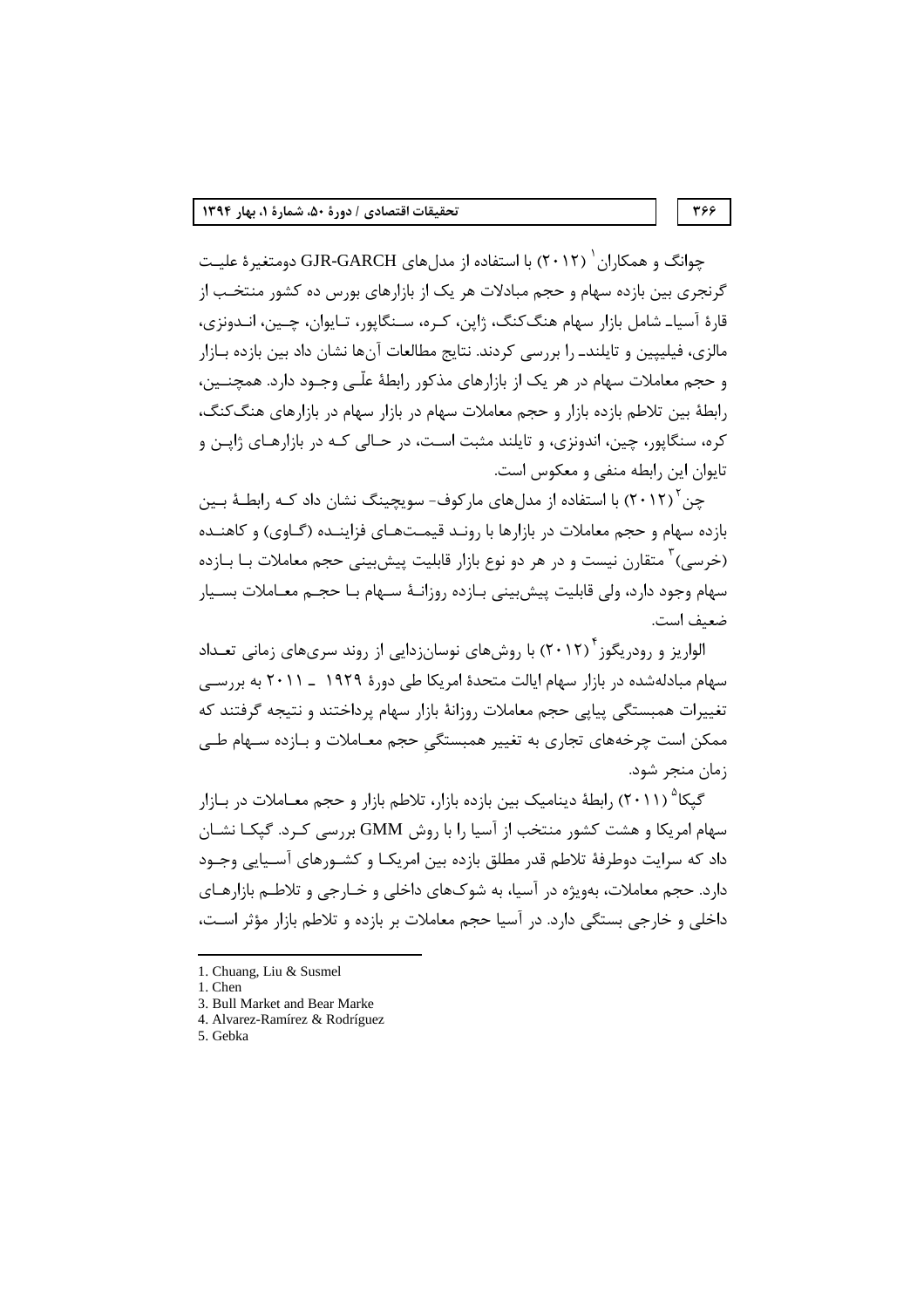ولی در امریکا، به علت اعتماد به نفس قــوی ســهامداران و دنبــال کــردن اســتراتژیهــای بازخوردی از بازار، تأثیر حجم معاملات بر بازده و تلاطم بازار ضعیف است.

گپکا و هوار ۲۰۱۳) با روش رگرسیون کوانتیلها نشان دادند که بین بازده شاخص سهام و حجم معاملات در بازارهای بورس کشورهای جیوزهٔ اقسانوس آرام رابطیهٔ علیت گرنجری غیرخطی وجود دارد؛ یعنی برای سطح بازدههـای بـالا رابطـهٔ علیـت گرنجـری مثبت و برای سطح بازدههـای کــم رابطــهٔ علیــت گرنجـری منفــی بـوده اسـت و بـرای دور مهایی که تلاطم بازده شدید بوده رابطهٔ علیت گرنجری معنیدار نبوده است.

# الگوي تحليلي تحقيق

همان طور که در بخش پیشین اشاره شـد، اطلاعـات نقشــی اساســی در تصــمیم5یــری سرمایه گذاران بازار سهام در انتخاب استراتژی خرید و فروش سهام دارد و ممکـن اسـت استراتژی سرمایهگذاران با گذر زمـان و تغییـر اطلاعـات تغییـر یابـد. در نتیجـهٔ تغییـر استراتژی سهامداران سطح حجم معاملات و بازده بازار تغییر خواهد کرد. بنـابراین، ایـن احتمال وجود دارد که همبستگی بین حجم معاملات و بازده بـازار بـا گـذر زمـان ثابـت نباشد و با تغییر اطلاعات تغییر کند. از طرف دیگر، ممکن است همبســتگے ،بـین حجــم معاملات و بازده بازار غیرخطی و وابسته به زمان باشد. بنابراین، کاربرد مدل هـای -DCC GARCH در تحليل رابطه بين حجم معاملات و بازده بازار و آزمون فرضـيهٔ همبســتگي نامتقارن بين آنها بسيار مفيد خواهد بود؛ در ادامهٔ مقاله به آن پرداخته مي شود.

# 1. معرفی مدل های DCC-GARCH

نخستین بار بولرسلو (۱۹۹۲) فرض ثابتبودن همبستگی شرطی بین متغیرهـا را بـرای مدل های GARCH دومتغیره مطرح کرد؛ مدل سازی واریانس های شرطی چندمتغیره بـا این فرض بـه مـدلهای CCC-GARCH معـروف اسـت. در کارهـای تجربـی، فـرض ثابتبودن همبستگی شـرطی فـرض محدودکننـدهای اسـت، بنـابراین، انگــل و شــپارد آ (۲۰۰۱) مدل های بولرسلو را گسترش دادنـد و مـدل هـای DCC-GARCH را مطـرح

<sup>1.</sup> Gebka & Wohar

<sup>2.</sup> Bollerslev

<sup>3.</sup> Engle & Sheppard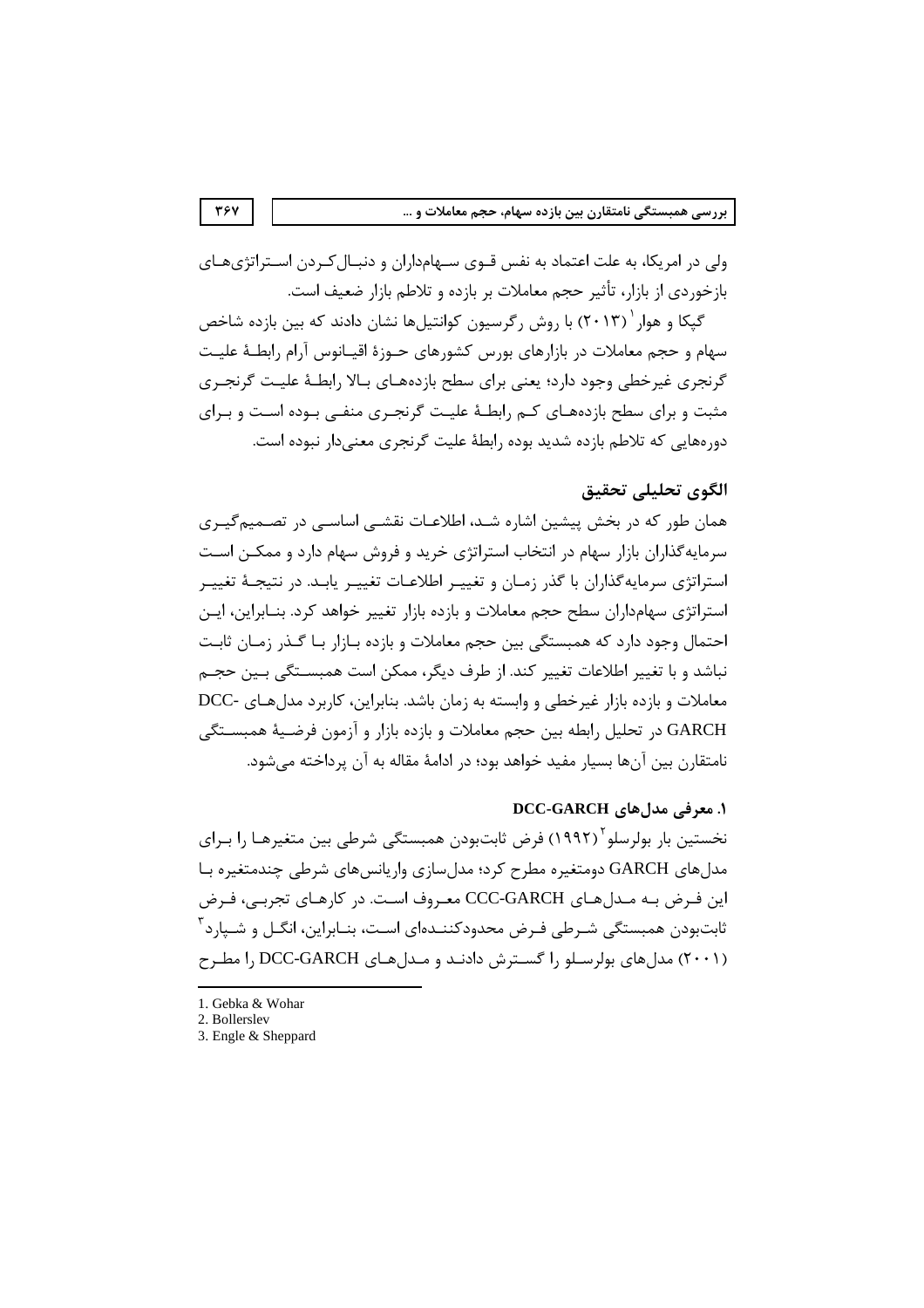$$
\mathbf{Y} \mathbf{Y} \mathbf{A}
$$

کردند. در مدلها DCC-GARCH همبستگیهای شرطی بین سریهـای زمـانی متغیـر وابسته به زمان فرض می شود.

معادلات میانگین شرطی و واریانسهای شرطی خانوادهای از فرایندهای -CC GARCH مدل n متغیره به صورت معادلات ۱ و ۲ مفروض است. بردار متغیرهای - تصادفی  $\epsilon_n$  وا در نظر بگیرید و فرض کنید که مـاتریس واریــانس ( $\epsilon_r = (\epsilon_{\rm v}, \epsilon_{\rm w}, ..., \epsilon_{\rm nr})$ کواریانس شرطی آنها به ماتریس مجموعه اطلاعـات موجـود و قابـل دســترس <sub>بـ</sub>ـ عٌ در زمان ۱-t بستگی دارد و امید ریاضی آنها مشروط به مجموعه اطلاعات <sub>د</sub>یج ، صفر بـوده و دارای توزیع مشترک نرمال چندمتغیره باشند؛ یعنی:

 $\varepsilon_t \left| \xi_{t-1} \sim N\left(O, H_t\right) \right|, \quad \mathbf{E} \left[ \varepsilon_t \left| \xi_{t-1} \right| = \cdot \right], \quad \mathbf{E} \left[ \varepsilon_t \varepsilon_t \left| \xi_{t-1} \right| = D_t P_t D_t = H_t \right]$ 

 $(1)$  $y_t = \mu_t + \varepsilon_t$ 

$$
\varepsilon_t = D_t z_t \tag{7}
$$

که در آن بردار ۷٫ با ابعاد  $n \times 1$  مقادیر مشاهدهشدهٔ متغیرها (مثلاً بـازده بـازار و رشــد حجم معاملات انجامیافته) در زمان t است. بردار  $\mu_t$  بـا ابعــاد ۱× $n$  میــانگین انتظــاری  $\mu_t = E\left[y_t\right]_{t=0}$  شرطی بردار  $y_t$  مشروط به مجموعـه اطلاعـات کی اسـت؛ یعنـی  $E\left[y_t\right]_{t=0}$ . بردار  $\varepsilon_{_l}$  با ابعاد  $n\times n$  خطاي پيش بيني متغيرها با اطلاعات ج $\ddot{\xi}_{_{l-1}}$  از مقادير واقعي آن هـا در زمان t است.

$$
\mathcal{E}_{t}
$$
 ماتریس قطری 
$$
\int_{t} \mathcal{E}_{t}
$$
 ماتریس قطری 
$$
\int_{t} \mathcal{D}_{t} = diag\left[\sqrt{h_{\nu}}, \sqrt{h_{\nu}}, ..., \sqrt{h_{\nu}}\right]
$$
 ماتکمتغیره (معادله ۳) تبعیت می کند':  
است. واریانس شرطی 
$$
h_{ii} = \alpha_{i} + \sum_{j=1}^{q} \alpha_{ij} \varepsilon_{i,j-j}^{r} + \sum_{j=1}^{p} \beta_{ij} h_{i,j-j}
$$
 (۳)

شوکهای وارده بر سیستم در زمـان t بـردار 21 بـا ابعـاد  $x \times n$  اسـت. امیـد ریاضـی شرطی بردار  $z_t$  مشروط به مجموعه اطلاعات کی جرابر صفر است و مـاتریس واریـانس- $E\left[z_{t}^{'}z_{t},\left|\xi_{t-1}\right\rangle\right]=P_{t}=\left[\rho_{ii,t}\right]$  و  $E\left[z_{t},\left|\xi_{t-1}\right\rangle\right]=\cdot$  كواريانس آن  $P_{t}$  است؛ يعني

 $\sum_i^q \alpha_{ij} + \sum_i^p \beta_{ij} < 1$ ، با اعمال قیود غیرمنفیبودن و مانایی فرایند GARCH معمولی در معادله  $h_i$  داریم: ۱۰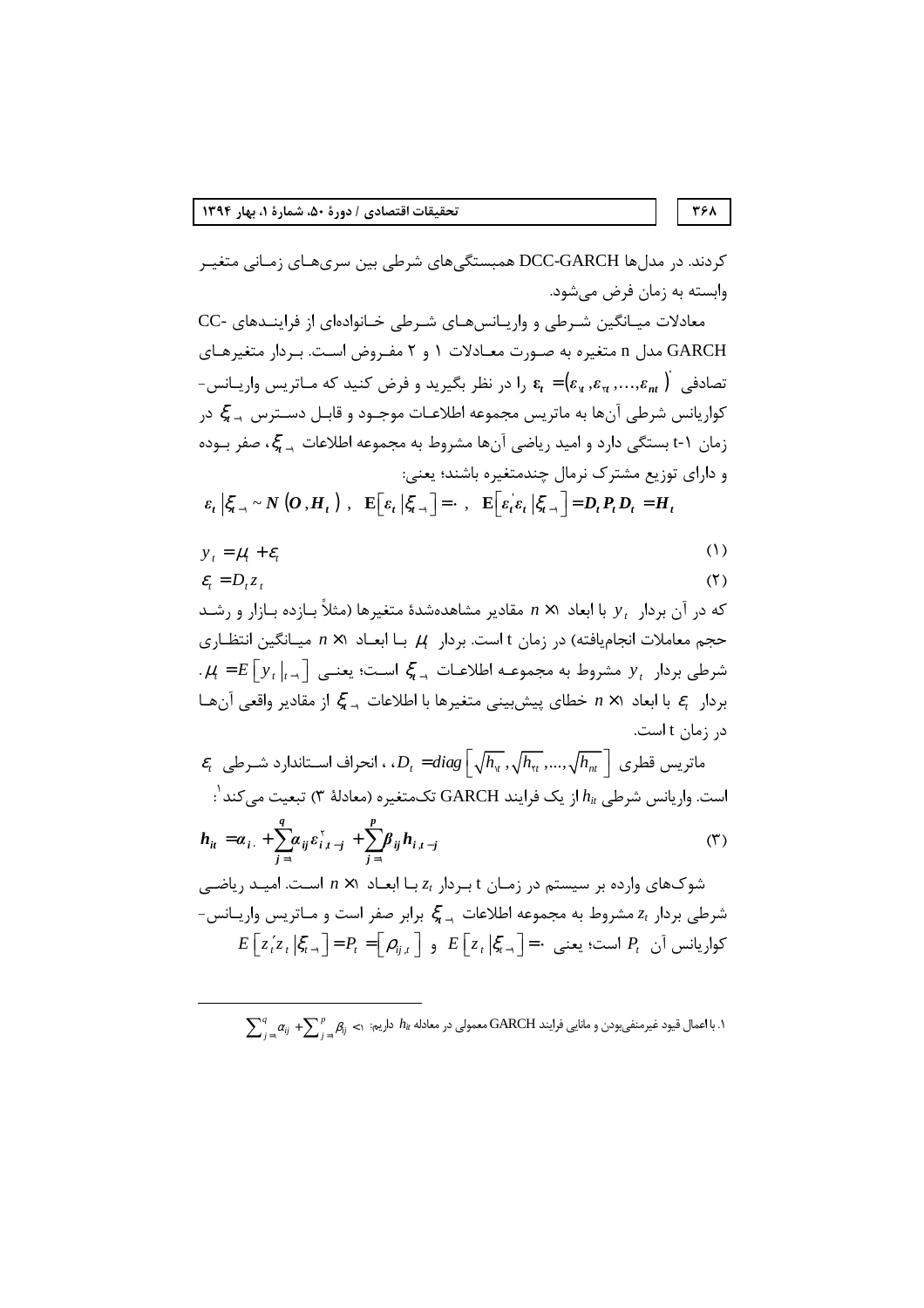ماتریس واریانس- کواریانس وابسته به زمان فرایند  $\varepsilon_i$  ماتریس  $H_t$  است که درایـه  $i,j \leq n$  أن عبارت است از:  $i \neq j$  ,  $h_{ii} h_{ji} \rho_{ij,t}$  ,  $i \neq j$  , i ماتریس همبستگی شرطی وابسته به زمان فرایند  $\epsilon_t$ ، ماتریس  $P_t$  است کـه درایـه ji ام آن عبارت است از:  $\rho_{ij,t} = E \left[ z_i z_t | \xi_{t-i} \right] = \frac{E \left[ z_{it} z_{jt} | \xi_{t-i} \right]}{\sqrt{E \left[ z_{it}^{\tau} | \xi_{t-i} \right] E \left[ z_{jt}^{\tau} | \xi_{t-i} \right]}} = \frac{E \left[ s_{it} s_{jt} | \xi_{t-i} \right]}{\sqrt{E \left[ s_{it}^{\tau} | \xi_{t-i} \right] E \left[ s_{jt}^{\tau} | \xi_{t-i} \right]}}$  $=Corr\left[\varepsilon_{i\epsilon}\varepsilon_{i\epsilon}\right]\xi_{i\epsilon}$ 

از سیستم معادلات ١ و ٢، بسته به عناصر ماتریس P، دو نوع مـدل متفـاوت -CCC GARCH و DCC-GARCH قابل تمايز است: در حـالتي كـه عناصـر مـاتريس P طـي زمان مقادیر ثابتی به خود گیرند؛ یعنی  $P_t = P$  باشد، مـدل CCC-GARCH داریــم و در غير اين صورت مدل DCC-GARCH خواهد بـود. از مـدلهـاي DCC-GARCH انـواع مختلفی وجود دارد، ولی در شکل عمومی آن، که انگل و شپارد (۲۰۰۱) مطرح کردهاند، ماتریس P به صورت معادلات ۴ و ۵ بیان شده است:  $P = [Q \otimes I_{N}]^{-1/\tau} Q [Q \otimes I_{N}]^{-1/\tau}$  $(5)$ 

$$
Q_{t} = (1 - \alpha - \beta)\bar{Q} + az_{t-1}z_{t-1}' + \beta Q_{t-1}
$$
 (2)

کــه در آن  $\alpha \wedge + \beta$  و  $\alpha > \alpha$  و  $\beta > \alpha$  اســت؛ و  $I_N = E[z, z]$  ؛ و  $\overline{Q}$  مــاتریس کواریانس نمونه *21* است و ⊗ ضرب هادمارد دو ماتریس است.<sup>۱</sup> در این فرایند همبســتگی بین متغیرها با دو پارامتر  $\alpha$  و  $\beta$  تعیین می شود و محدودیتهای اعمـال $\alpha$ ــده روی ایـن یارامترها نقش بسزایی در همگرایی ماتریس  $Q_t$  و شکل ماتریس P دارد.

# ٢. تخمين پارامترهاي مدل DCC-GARCH

با توجه به اینکه فرض شده توزیع مشترک جملات جزء اخـلال شـرطی  $\varepsilon$  در معـادلات میانگین شـرطی نرمـال چنــدمتغیره اسـت، لگــاریتم تــابع درســتنمــایی مــدل -DCC GARCH ارائهشده با معادلههای ۱ تا ۵ به صورت معادلهٔ ۶ است:

۱. Hadmard به ضرب نقطهای درایهٔ یک ماتریس در همان درایهٔ ماتریس دیگر گویند.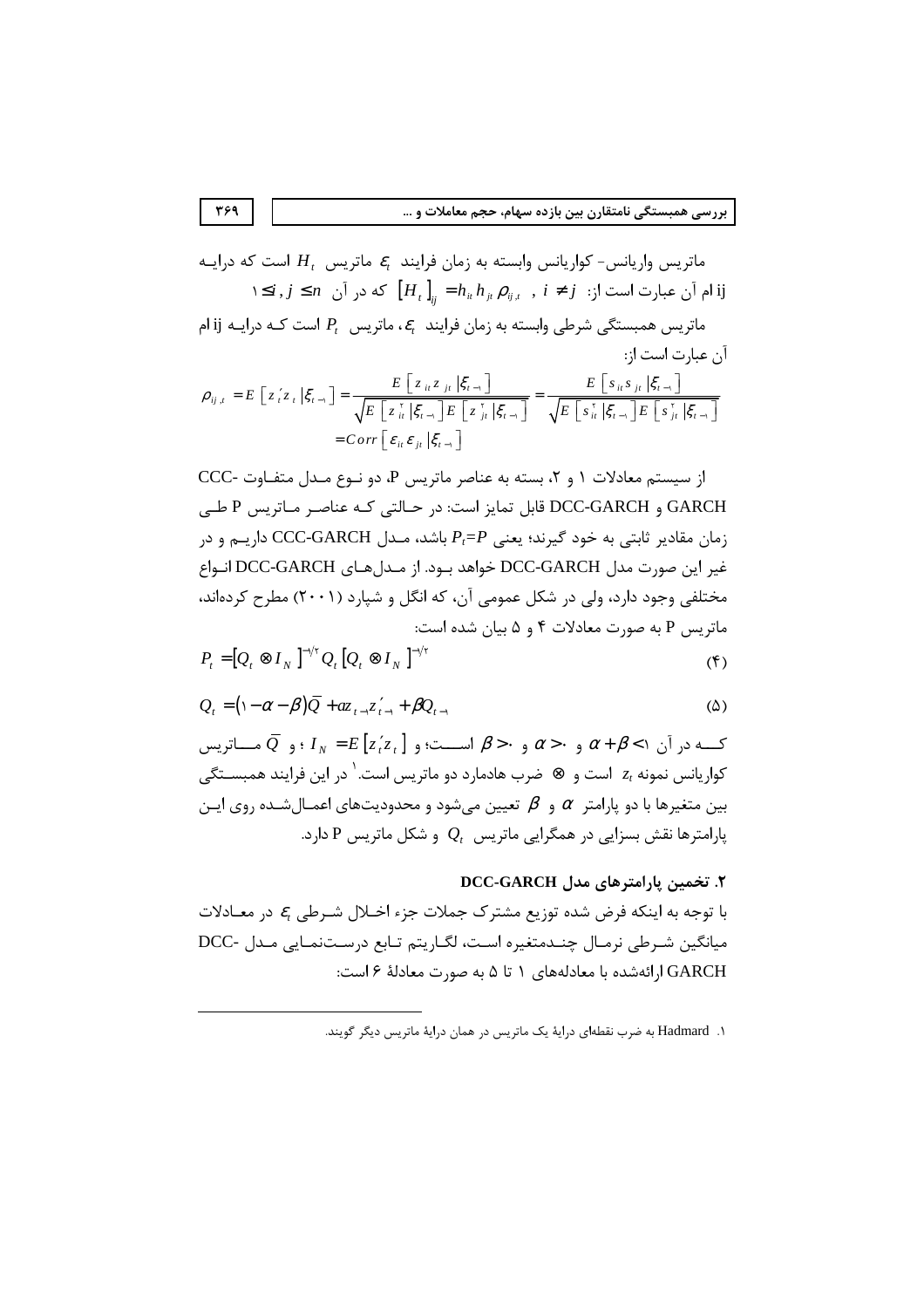$$
\varrho(\theta) = \ln \left[L(\theta)\right] = -\frac{N}{\gamma} \ln (\gamma \pi) - \frac{1}{\gamma} \ln \left(|H_t|\right) - \frac{1}{\gamma} \varepsilon_t^{\prime} H_t^{-1} \varepsilon_t
$$
\n
$$
= -\frac{N}{\gamma} \ln (\gamma \pi) - \frac{1}{\gamma} \ln \left(|D_t P_t D_t|\right) - \frac{1}{\gamma} \varepsilon_t^{\prime} D_t^{-1} P_t^{-1} D_t^{-1} \varepsilon_t
$$
\n
$$
\text{(9)}
$$
\n
$$
\text{Equation (9)}
$$

$$
\varrho_{V,t}\left(\omega\right) = -\frac{N}{\gamma}ln\left(\tau\pi\right) - \frac{1}{\gamma}ln\left(\left|V_t\right|\right) - \frac{1}{\gamma}\varepsilon_t V_t^{-1}\varepsilon_t\tag{V}
$$

$$
\varrho_{c,t}\left(\omega,\varphi\right)=-\frac{N}{\gamma}ln\left(\left|P_t\right|\right)-\frac{1}{\gamma}z_t^{\prime}P_t^{-1}z_t+\frac{1}{\gamma}z_t^{\prime}z_t
$$
 (A)

در معادلهٔ ۷،  $V_{\overline{t}}=D_t^\intercal$  است. معادلههای ۷ و ۸ بهترتیب بـه مؤلفـهٔ تلاطـم و مؤلفـهٔ همبستگی متغیرها معروفاند. تجزیهٔ لگاریتم تابع درستنمایی مـدل در معادلـهٔ ۶ ایـن امکان را میدهد تا بتوان پارامترهای سیستم معادلات میانگین و واریـانس۵هـای شـرطی مدل DCC-GARCH را در دو مرحله تخمین زد: در مرحلهٔ اول، با حداکثرسازی معادلهٔ د نسبت به بردار پارامترهای  $\omega$ ، پارامترهای مؤلفهٔ تلاطم، که شامل پارامترهای معادلات  $\gamma$ میانگین و واریانس شرطی است، بهدست میآیـد.  $\cdot$  در مرحلـهٔ دوم تخمـین پارامترهـای مؤلفهٔ همبستگی با حداکثرسازی معادلهٔ ۸ نسبت به بردار پارامترهـای  $\varphi$  و بـا توجـه بـه تخمین پارامترهای مؤلفهٔ تلاطم در مرحلهٔ اول انجام میشود.

# ٣. ساخت الگوي تحليلي تحقيق

٣٧٠

به منظور تحلیل رابطهٔ عِلّی بین بازده بازار و حجم معاملات و نیز تعیـین تـأثیر متقابـل .<br>تلاطم بازده بازار بر تلاطم حجم معاملات سهام در بورس، معادلات میـانگین و واریـانس شرطی مدل دومتغیرهٔ بازده بازار و حجم معاملات و همبسـتگی بـین آنهـا بـه صـورت معادلهٔ ۹، ۱۰، ۱۱، ۱۲، ۱۳، و ۱۴ مدلسازی شده است:

$$
RETURN_t = \phi_t + \sum_{k=1}^{m} \phi_{k} RETURN_{t-k} + \sum_{k=1}^{m} \phi_{rk} VOLUME_{t-k} + \varepsilon_{\mathcal{A}}
$$
 (9)

$$
VOLUME_t = \varphi_t + \sum_{k=1}^{m} \varphi_{k} RETURN_{t-k} + \sum_{k=1}^{m} \varphi_{k} VOLUME_{t-k} + \varepsilon_{k} \qquad (1 \cdot)
$$

۱. برای مطالعهٔ بیشتر در این زمینه ← صفحات ۱۳۹ و ۱۴۰ مقالهٔ زیر:

A DCC-GARCH model to estimate, Romanian Journal of Economic Forecasting (2013).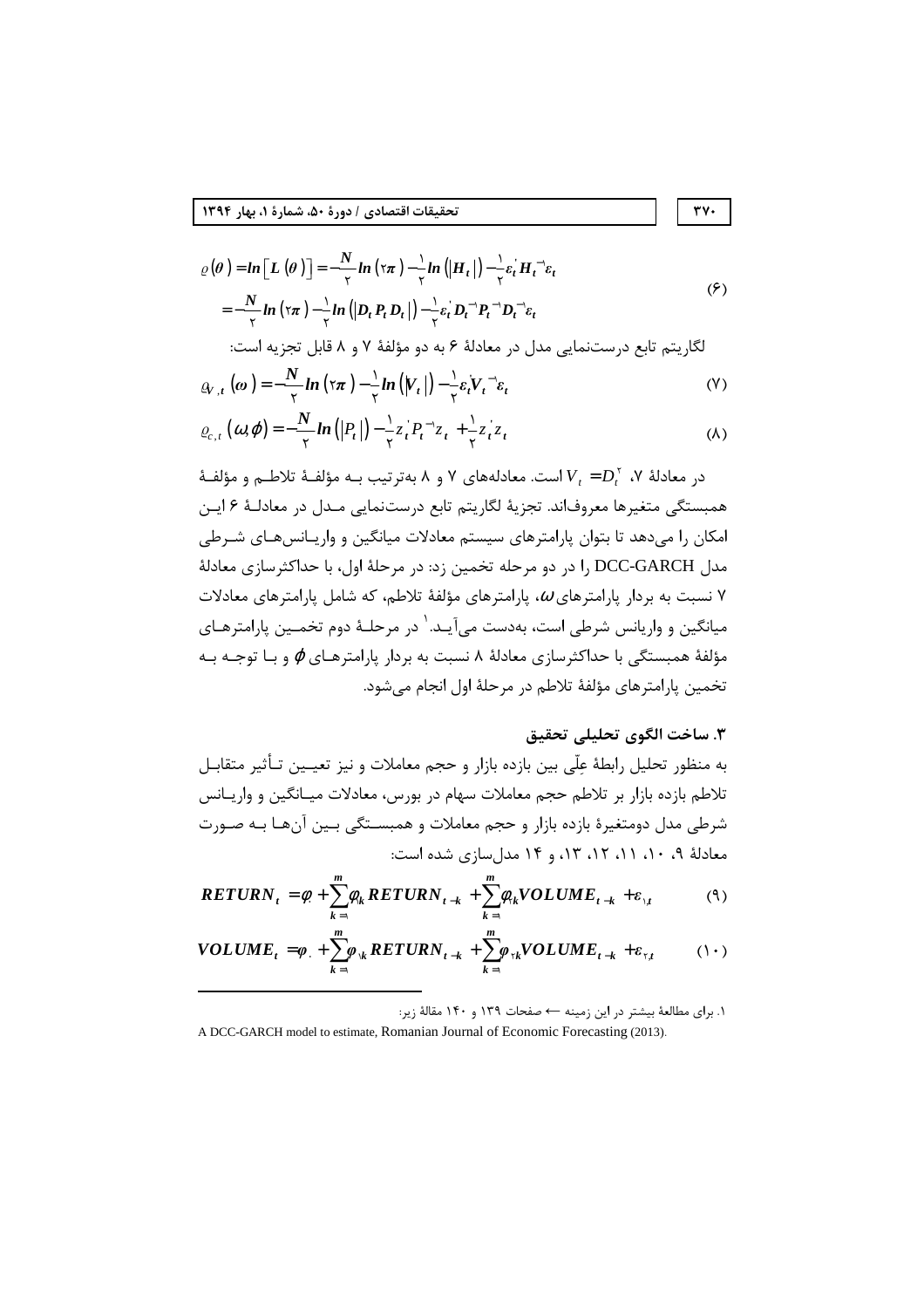بررسی همبستگی نامتقارن بین بازده سهام، حجم معاملات و …

$$
\boldsymbol{h}_{\mathbf{y}_{i}} = \boldsymbol{\alpha}_{i} + \sum_{j=1}^{q} \boldsymbol{\alpha}_{i j} \boldsymbol{\varepsilon}_{i j-j}^{v} + \sum_{j=1}^{p} \boldsymbol{\beta}_{i j} \boldsymbol{h}_{i j j-j} + \sum_{j=1}^{q} \boldsymbol{\varepsilon}_{i j-j}^{v} \boldsymbol{\varepsilon}_{i j-j}^{v}
$$
 (11)

$$
h_{\tau\tau} = \alpha_{\tau} + \sum_{j=1}^{q} \alpha_{\tau j} \varepsilon_{\tau j-j}^{\tau} + \sum_{j=1}^{p} \beta_{\tau j} h_{\tau\tau j-j} + \sum_{\tau} \varepsilon_{\tau j}^{\tau} - \varepsilon_{\tau j-1}^{\tau} \tag{17}
$$

$$
P_t = [Q_t I_N]^{-\vee \tau} Q_t [Q_t I_N]^{-\vee \tau}
$$
 (17)

$$
Q_t = (1 - \alpha - \beta) \overline{Q} + az_{t-1} \overline{z}_{t-1} + \beta Q_{t-1}
$$
 (15)

 $h_{22,t}$  ، h $h_{11,t}$  ، VOLUME<sub>t</sub> ، RETURN<sub>t</sub> ، حدادلات فوق ، RETURN ، در معادلات فوق حجم معاملات، تلاطم بازده بازار، و حجم معاملات در زمـان t اسـت. تعـداد وقفـههـا در معادلات ۹ تا ۱۰ بر اساس معیار آکائیک نوشته می شود. در معادلهٔ ۱۱ و ۱۲ اثر شوکها و خبرهای مثبت و منفی از طریق پارامترهای ۹٫ و ۹٫ بر تلاطم بازده و حجم معـاملات در بازار سهام وارد میشود و اگر مقدار آنها صفر برآورد شود، اثـر شــوکـهـا بــر تلاطــم بازده متقارن خواهد بود. متغیرهای مجـازی  $S_{n,t\to 0}^+$  و  $S_{n,t\to 0}^-$  در صـورتی کـه  $\epsilon_{n,t\to\infty}$  و باشد، مقدار یک به خود میگیرند، در غیر ایـن صـورت، مقـدار صـفر اختیـار  $\varepsilon_{_{\chi,t-1}}$ <۰ می کنند. فرض عدم تقارن اثر شـوکهـای مثبـت و منفـی بـر واریـانسهـای شـرطی را گلستن و همکارانش <sup>(</sup> (۱۹۹۳) مطرح کردند و مدل *ه*ـای GARCH بـا ایـن ویژگــی بـه مدلهای GJR-GARCH مشهور است. با توجه به اینکه در دنیای واقعی اخبـار خــوب و بد بر شاخص بازار سهام کشور تأثیر یکسانی ندارند، در مدل سازی تلاطــم بــازار ســهام و حجم معاملات از مدلهای GJR-GARCH استفاده می شود. آ

۲. برای نشاندادن عدم تقارن اثر همزمان اندازهٔ شوک و نوع شوک بر تلاطم بازده پورتفولیو از مـدلهـای EGARCH اسـتفاده میشود. منظور از اندازهٔ شوک بزرگی و کوچکبودن آن است و منظور از نوع شوک خــوب و بــدبودن خبــر اســت. معادلــهٔ  $\mathcal{F}^{\text{tr}}$  - In  $(\sigma_t^{\text{tr}}) = \omega + \alpha \left| \frac{r_{t-1}}{h_t^{\frac{1}{1-\alpha}}} \right| + \gamma \frac{r_{t-1}}{h_t^{\frac{1}{1-\alpha}}} + \beta \ln \left( \sigma_{t-1}^{\text{tr}} \right)$  - فورت مقابـل اســت آنجا که مشخص:مایی این گونه مدلها لگاریتمیبودن آنهاست، واریانس شرطی مقداری مثبت خواهد بـود. بـرای مطالعـهٔ Nelson, 1991  $\leftarrow$  سشتر

<sup>1.</sup> Glosten, Jagannathan & Runkle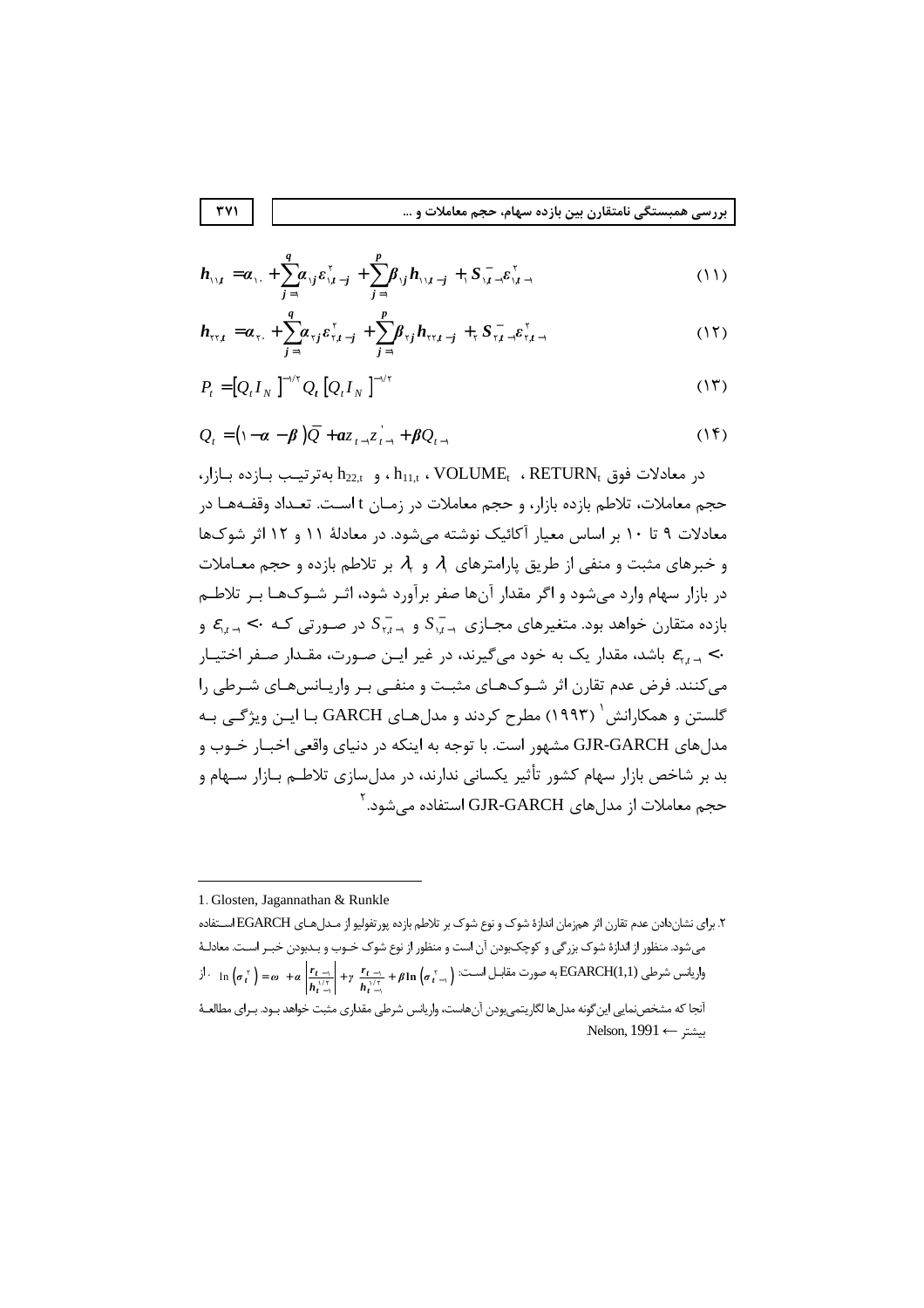فرض ثابتبودن و نبودن همبستگی بین متغیرهای بازده بـازار و حجـم معـاملات بـا آزمون نسبت درستنمایی LR یـا DCC-test تعیـین مـی شـود<sup>\</sup>؛ در مـدل *ه*ـای -DCC یارامترهای  $\beta$  و  $\alpha$  باید مثبـت و مجمـوع آنهـا کمتـر از یـک باشـد. عناصـر gARCH ماتریس  $P_t$ معادلهٔ ۱۳ در مدلهای CCC-GARCH طی زمان مقادیر ثابتی هستند.

# دادهها و نتايج تجربي

### ۱. معرفی دادهها

دادههای مورد استفاده در این مطالعه به شکل روزانه است و از سایت بورس اوراق بهادار تهران برای بازهٔ زمانی ۱۳۸۰/۱/۲۱ تا ۱۳۹۲/۹/۱۹ استخراج شده است. متغیرهای مورد استفاده در این تحقیق بازده بازار ٔ و حجم معاملات روزانهٔ بـازار سـهام اسـت. نمــودار ۱ روند بازده بازار و لگاریتم حجم معاملات را نشان می دهد.

جدول ۱ آمارهای توصیفی متغیرهای فوق را به صورت خلاصه نشان مــی۱۰هـد. ایــن جدول تعداد مشاهدات، بيشينه، كمينه، ميـانگين، انحـراف معيـار، چـولگي، كشـيدگي، آمارهٔ جارکیو- برا، و احتمال مربوط به آن را نشان میدهد. دامنــهٔ تغییــرات بــازده بــازار ۱۱۰ و پراکندکی آن ۰٫۰۱ست. کمترین و بیشترین تعداد سـهام مبادلـهشـده در بـازهٔ زمانی مورد بررسی بهترتیب یک میلیون و ۲۳۱۱۹ میلیون سهم اسـت.<sup>۳</sup>چـولگی مثبـت بازده بازار و حجم معاملات نشان میدهد که در بیشتر زمـانهـا شـاخص بـازار و حجـم معاملات افزايش داشته است.

Engle & Sheppard,  $2001 \leftarrow$  برای مطالعهٔ بیشتر  $\cdot$ 

٢. بازده بازار به صورت تفاضل لگاریتم شاخص کل در نظر گرفته شده است.

۳. در سایت بورس اوراق بهادار تهران گزارش حجم معاملات بر حسب تعـداد میلیـون سـهم اسـت. در بـازهٔ مـورد بررسی بیشترین تعداد سهام مبادلهشده مربوط بـه روز ۱۳۸۸/۸/۱۸ اسـت و علـت آن ناشـی از عرضـهٔ سـهام شركت مخابرات است. منبع: خبرنامهٔ بازار اوراق بهادار، ش ۸۱، هفتهٔ منتهی به ۱۳۸۸/۸/۱۸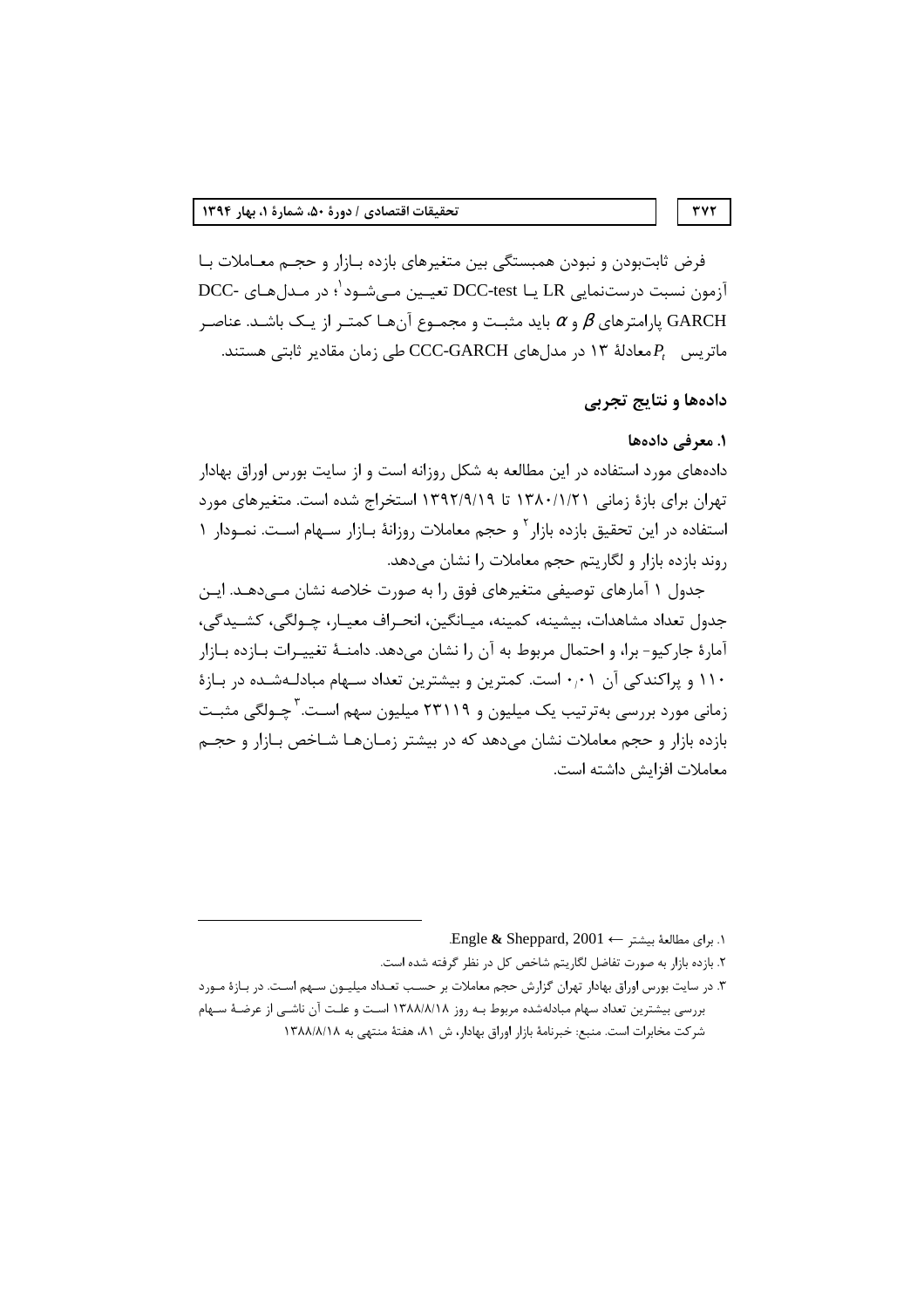

نمودار ۱. روند بازده بازار سهام و لگاریتم حجم معاملات منبع: يافتههاي محققان

فرضيهٔ H0 مبنی بر نرمال بودن توزيع هر دو متغير حجم معــاملات و بــازده بــازار بــا توجه به مقدا, p-value آمارهٔ جارگ- برا برای هر دو سری رد مــ شــود. ٰ نتـایج آزمــون دیکی-فولر برای هر دو متغیر نشان از مانایی آنها در تفاضل مرتبهٔ اول دارد. آمـارههـای باکس-جینگ در آزمون خودهمبستگی پیاپی سریهای زمانی بازده و مجذور بازده بـازار نشاندهندهٔ وجود همبستگی پیاپی مرتبهٔ اول در آنهاست. سری زمانی حجم معـاملات دارای همبستگی پیاپی مرتبهٔ اول است، ولـی مجـذور سـری دارای همبسـتگی پیـاپی نیست. آزمون ARCH-LM برای تفاضل مرتبـهٔ اول هـر دو متغیـر بـازده بـازار و حجـم معاملات نشان دهندهٔ وجود آثار ARCH تا مرتبهٔ ۱۲ است.<sup>۲</sup>

١. دقت كنيد در همهٔ جداول اين تحقيق اعداد داخل پرانتز p-value آمارهٔ آزمونها را نشان مي دهد. ۲. برای تفاضل مرتبهٔ اول متغیرهای بازده بازار و حجم معاملات مرتبهٔ ARCH را نرمافزار ۱۲ محاسبه کرده است. دقت كنيد يك فرايند (GARCH(?,1 با توجـه بـه قضـية تجزيـة والـد مـىتـوان بـه صـورت يـك فراينـد (∞)ARCH نوشت. كد برنامههای تشخیص وجود آثار ARCH بازده بازار به صورت زیر است: library(FinTs) ArchTest(diff(return),1)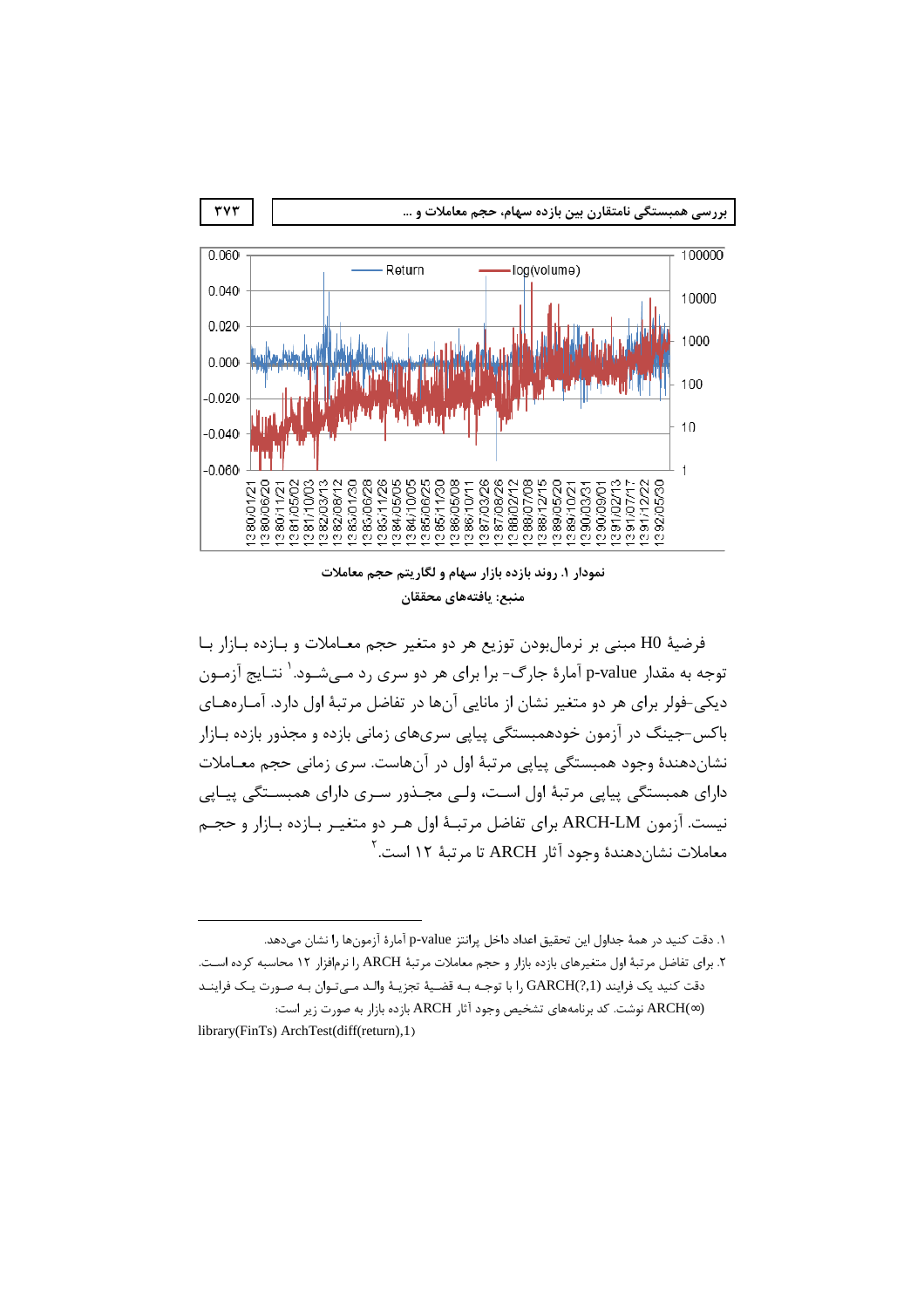#### **TVF**

تحقيقات اقتصادي / دورة ۵۰، شمارة ۱، بهار ۱۳۹۴

| حجم معاملات (ميليون سهم)                                 | بازده بازار                       |                                                |  |
|----------------------------------------------------------|-----------------------------------|------------------------------------------------|--|
| <b>791Y</b>                                              | <b>791Y</b>                       | تعداد مشاهدات                                  |  |
| 57119                                                    | $\cdot \cdot \Delta$              | حداكثر مقدار                                   |  |
| ١                                                        | $-\cdot$ , $\cdot \Delta$         | حداقل مقدار                                    |  |
| $\lambda \lambda \lambda$                                | $\cdot/\cdot$ .                   | ميانگين نمونه                                  |  |
| 519,17                                                   | $\cdot$ <sup>1</sup>              | انحراف استاندار د                              |  |
| $Y \setminus Y$                                          | $\cdot$ ۴۳                        | چولگى                                          |  |
| 549.15                                                   | $\lambda$ $5\Delta$               | کشیدگی                                         |  |
| $\Delta V V \Upsilon 9 \Upsilon 1 \Upsilon_1 \Upsilon_2$ | 9557779                           |                                                |  |
| $(\cdot,\cdot\cdot)$                                     | $(\cdot, \cdot \cdot)$            | آمارۂ جار کیو- برا                             |  |
| $\lambda P, \lambda$                                     | $-9,55$                           |                                                |  |
| $(\cdot,\cdot\,)\cdot)$                                  | $(\cdot,\cdot\,)\cdot)$ $\bullet$ | آزمون دیکے – فولر                              |  |
| 597,70                                                   | 1.59,77                           |                                                |  |
| $(\cdot \cdot \cdot \cdot)$                              | $(\cdot, \cdot \cdot)$            | df=10آزمون باکس- جینگ: کای مربع و              |  |
| .57                                                      | rrr, qq                           |                                                |  |
| (199)                                                    | $(\cdot \cdot \cdot \cdot)$       | data (series $\triangle 2$ ): X-squared, df=10 |  |
| 1515.5                                                   | $VTV/\Delta$ .                    | <b>ARCH LM-test:</b>                           |  |
| $(\cdot,\cdot\cdot)$                                     | $(\cdot \cdot \cdot \cdot)$       | ARCH(12) Chi-squared $\clubsuit$               |  |

جدول ۱. آمارههای توصیفی بازده بازار و حجم معاملات

توضيحات: ♦ نتايج آزمون ديكي- فولر براي تفاضل مرتبة اول متغيرها تا وقفة ١۴ را نشان مي هد. ♦ آزمون ARCH LM برای تفاضل متغیرها انجام شده، چون متغیرها در تفاضل مرتبهٔ اول مانا هستند. منبع: يافتههاي محققان

# ٢. نتايج تجربي تخمين

پارامترهای معادلات میانگین و واریانس شرطی مدل دومتغیرهٔ بازده بازار و حجم معـاملات و همبستگی بین آنها در معادلـههـای ۹ تــا ۱۴ در دو مرحلــه تخمــین زده مــیشــود: در مرحلهٔ اول، نخست مرتبهٔ خودهمبستگی پیاپی و واریانس شرطی سری زمـانی هـر متغیـر جداگانه برآورد میشود. سپس، پارامترهای سیسـتم VAR معـادلات میـانگین و واریـانس شرطی بازده بازار و حجم معاملات به صورت همزمان با حداکثرسازی تـابع درسـتنمـایی مؤلفهٔ تلاطم مشـابه معادلـهٔ ۷ محاسـبه مـی شـود. در مرحلـهٔ دوم، یارامترهـای معـادلات همبستگی بین متغیرهای بازده بازار و حجـم معــاملات در معادلــههــای ۱۳ و ۱۴ بــا روش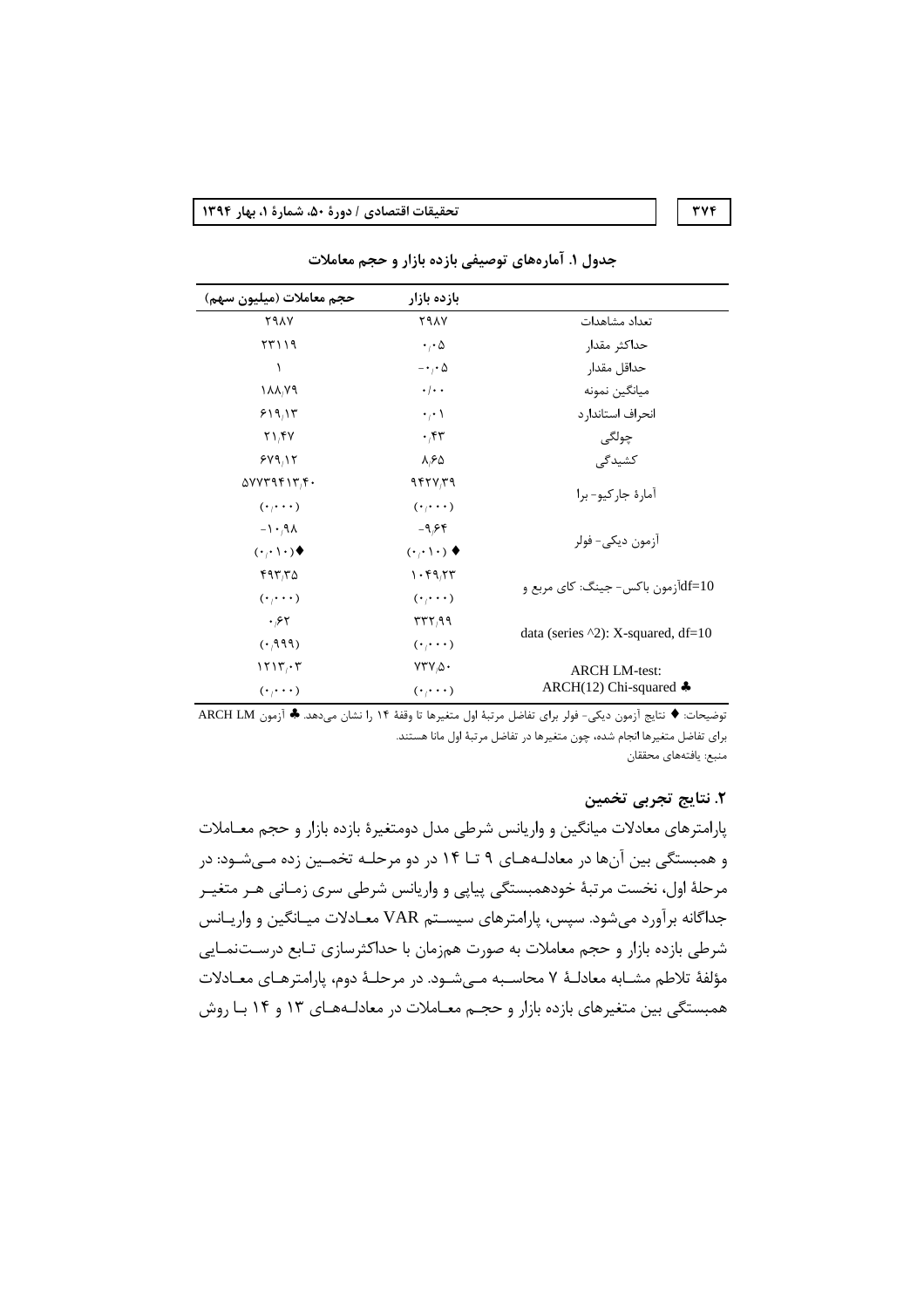حداکثر درستنمایی و با حداکثرسازی تابع درستنمایی مؤلفهٔ همبستگی مشابه معادلـهٔ ۸ و با توجه به تخمین پارامترهای مؤلفهٔ تلاطم در مرحلهٔ اول تخمین زده می،شود. بـا توجـه به اینکه بازده بازار و لگاریتم حجم معاملات سریهای نامانـا هسـتند و تفاضـل مرتبـهٔ اول آنها ماناست، جدول ۲ نتایج تخمـین مرتبـهٔ همبسـتگی پیـایی سـریهـای رشـد حجـم معاملات، تغییرات بازده بازار، و تلاطم آنها را با نرمافزار R 3.0.2 نشان می دهد.

جدول ۲. تعیین مر تبهٔ همبستگی پیاپی سریهای رشد حجم معاملات و تغییرات بازده بازار و تلاطم آنها

| MA2                                    | MA1                                 | AR1                                           | intercept                                    | نوع فرايند   | <b>نام سری زمانی</b>         |
|----------------------------------------|-------------------------------------|-----------------------------------------------|----------------------------------------------|--------------|------------------------------|
|                                        | $- \cdot$ 9.654                     | $\cdot$ , $\tau$ $\circ$ $\circ$              |                                              | ARIMA(1,0,1) | تفاضل مرتبهٔ اول بازده بازار |
|                                        | $[\cdot, \cdot \cdot \cap \cdot]$   | $[\cdot, \cdot \tau \cdot \mathfrak{q}]$      |                                              |              |                              |
| $\cdot$ ۴۲۵۴                           | $-1.5.00$                           | $\cdot$ $/8$ Y $\setminus$ $\uparrow$         | $\cdot$ <sub>/</sub> $\cdot$ \Y              |              | تفاضل مرتبهٔ اول لگاريتم     |
| $[\cdot, \cdot \Delta$ 97              | $[\cdot, \cdot$ ۶۴۳]                | $[\cdot, \cdot \Delta \Delta \epsilon]$       | $[\cdot, \cdots \wedge]$                     | ARIMA(1,0,2) | حجم معاملات بازار            |
| $\cdot$ $,$ $\circ$ $\cdot$ 9. $\circ$ | $\cdot$ , $\cdot$ 995               | .7051                                         | $\cdot$ <sub>1</sub> $\cdot$ $\cdot$ $\cdot$ |              |                              |
| $(\cdot, \cdot \cdot)$                 | $(\cdot, \cdot \nabla)$             | $(\cdot$ <sub>/</sub> $\cdot$ $\cdot$ $\cdot$ | $(\cdot \cdot \cdot \cdot)$                  | GARCH(1,2)   | تلاطم تغييرات بازده بازار    |
|                                        | $\cdot$ $\gamma \cdot \lambda \tau$ | $\cdot$ 156.                                  | $\cdot$ , $\cdot$ $\wedge$ ۲۲                |              | تلاطم رشد حجم معاملات        |
|                                        | $(\cdot,\cdot\cdot)$                | $(\cdot \, , \cdots )$                        | $(\cdot,\cdot\cdot)$                         | GARCH(1,1)   | باز ار                       |
|                                        |                                     |                                               |                                              |              |                              |

توضیحات: خطای استاندارد ضرایب برآوردشده در براکت و p-value داخل پرانتز است.

منبع: يافتههاى محققان

در تعیین نوع فراینـد سـري زمـاني تلاطـم هـر متغيـر مـدلهـاي (GARCH(p, q گوناگونی با مرتبهٔ (p, q) برای سریهای مذکور بهترتیب با فرایندهای ARIMA(1,0,1) و ARIMA(1,0,2) تخمین زده شده و از بین آنها مدل مناسب GARCH(p\*, q\*) ب اساس معیار کمترین مقدار آکائیک و آزمونهای تشخیصی انتخـاب شـده اسـت. بـدین ترتیب، فرایندهای مناسب سریهای زمانی تلاطم تغییـرات بـازده بـازار و رشـد حجـم معاملات مدل های GARCH(1,2) و GARCH(1,1) تعیین شده است.

آزمون علیت گرنجری بین متغیرها نشان می۵هد که بازده بازار علیت گرنجری حجم معاملات در بازار سهام است. همچنـین، علیـت دوطرفـه (آنـی) بـین متغیرهـای R و V وجود ندارد. جدول ۳ تخمین ضرایب سیستم VAR معادلات میانگین غیرشـرطی بـازده

 $\mathbf{r} \mathbf{v} \mathbf{r}$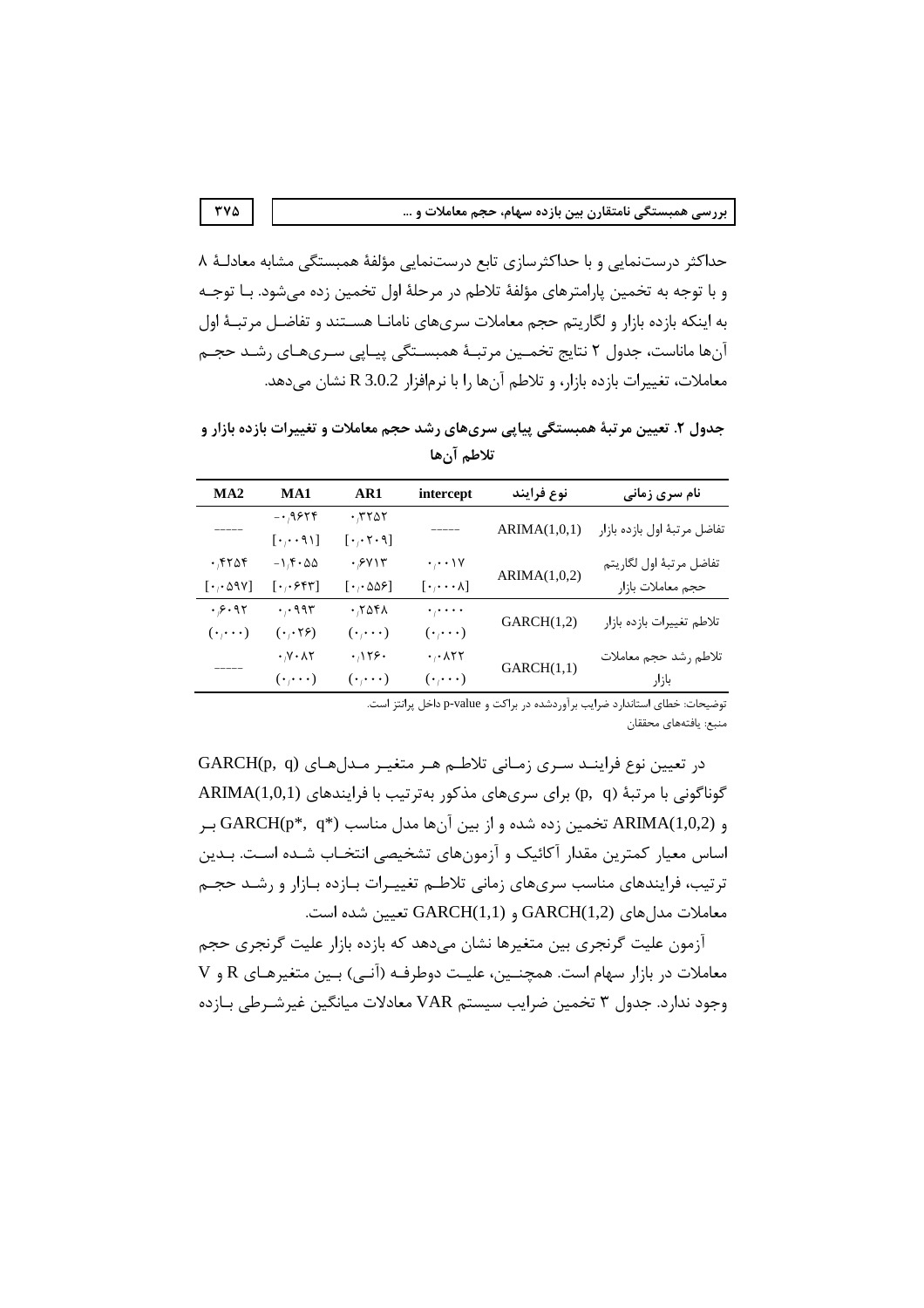بازار و حجم معاملات و آزمون علیت گرنجری را بین آنها نشان میدهد.<sup>۱</sup> مطابق نتـایج جدول ٣، با توجه به معنىداربودن ضريب وقفهٔ دوم متغير بـازده بـازار در معادلـهٔ حجـم معاملات بازار و آزمون علیت گرنجری، میتوان استدلال کرد که وضـعیت شـاخص بـازار سهام در دو روز قبل تأثیر بسزایی در تصمیمگیری افراد در خرید و فروش سهام دارد.

جدول ۳. آزمون علیت گرنجری بازده بازار و حجم معاملات و برآورد معادلات میانگین غيرشرطي آن ها

| $V_{t-\tau}$                                                                                                                                                        | $V_{t-1}$                                                                          | $R_{t-\tau}$ | $R_{t-1}$                                                                                                                                                                                                                                  | عرض از مبدأ                                                                                                                                                                                                    | نام متغيرها           |  |  |
|---------------------------------------------------------------------------------------------------------------------------------------------------------------------|------------------------------------------------------------------------------------|--------------|--------------------------------------------------------------------------------------------------------------------------------------------------------------------------------------------------------------------------------------------|----------------------------------------------------------------------------------------------------------------------------------------------------------------------------------------------------------------|-----------------------|--|--|
| $\mathbf{r}_{1}\mathbf{y}\mathbf{y}$                                                                                                                                |                                                                                    |              |                                                                                                                                                                                                                                            |                                                                                                                                                                                                                |                       |  |  |
| $\cdot$ Y( $\cdot$ , $\cdot$ ۳۳)                                                                                                                                    | $\cdot$ Y( $\cdot$ , $\cdot$ , $\cdot$ )                                           |              |                                                                                                                                                                                                                                            | $\mathcal{F}_i \cdot \lambda \cdot e^{-\lambda \cdot \tau} (\cdot, \cdot \cdot)$ $\mathcal{F}_i \vee \vee \vee e^{-\lambda \cdot \tau} (\cdot, \cdot \cdot)$ $\mathcal{F}_i \vee \vee e^{-\lambda \cdot \tau}$ | $R_t$ بازده بازار     |  |  |
| $9/\lambda \cdot \cdot e$ -                                                                                                                                         | $\lambda/\Delta\lambda$ ۶e-                                                        |              |                                                                                                                                                                                                                                            |                                                                                                                                                                                                                | $V_t$ حجم             |  |  |
|                                                                                                                                                                     | $\cdot \mathbf{Y}(\cdot/\cdot\cdot) \quad \cdot \mathbf{Y}(\cdot/\cdot\cdot\cdot)$ |              | $\Delta/\Delta\Upsilon\Upsilon e+\cdot\Upsilon(\cdot,\cdot\Upsilon\Upsilon)\ \Upsilon/\Upsilon\Lambda\Upsilon e+\cdot\Upsilon(\cdot,\Upsilon\Upsilon\Upsilon)\ \Upsilon/\Upsilon\Upsilon\mathcal{F}e+\cdot\Upsilon(\cdot,\cdot\cdot\cdot)$ | معاملات بازار                                                                                                                                                                                                  |                       |  |  |
| $F-Test = 8/578$ , df1 = $\tau$ , df2 = $\Delta$ 9, p-<br>نيست. $V_t$ عليت گرنجري متغير $R_t$ : متغير $\rm{H}0$ فرضيهٔ                                              |                                                                                    |              |                                                                                                                                                                                                                                            |                                                                                                                                                                                                                |                       |  |  |
|                                                                                                                                                                     | value = $\cdot$ <sub>/</sub> $\cdot$ $\cdot$                                       |              |                                                                                                                                                                                                                                            |                                                                                                                                                                                                                |                       |  |  |
| Chi-squared = $\cdot$ $\beta \lambda \lambda \hat{r}$ , df = $\lambda$ , p-<br>وجود ندارد. ${V_t}^\star$ و $R_t$ : عليت آني بين متغيرهاي $\operatorname{H0}$ فرضيهٔ |                                                                                    |              |                                                                                                                                                                                                                                            |                                                                                                                                                                                                                |                       |  |  |
|                                                                                                                                                                     | value = $\cdot$ $\uparrow$ $\circ$ $\vee$                                          |              |                                                                                                                                                                                                                                            |                                                                                                                                                                                                                |                       |  |  |
|                                                                                                                                                                     |                                                                                    |              |                                                                                                                                                                                                                                            |                                                                                                                                                                                                                | منبع: يافتههاى محققان |  |  |

جدول ۴ نتایج تخمین سیستم معادلات میانگین و واریانس شرطی تغییرات بازده بـازار و رشد حجم معاملات سهام و همبستگی بین آنها را نشان میدهـد. <sup>۳</sup> بـا توجـه بـه اینکـه دادههای مورد استفاده در تحقیق روزانه است، برای بررسی آثار تعطـیلات پایـان هفتــه در الگوی تحقیق، متغیر مجازی D1 با مقادیر یک برای روز شنبه و صفر برای بقیـهٔ روزهـا در

۱. نرمافزار R مرتبهٔ وقفهٔ بهینهٔ سیستم VAR بر اساس معیار آکائیک را دو گزارش کرده است.

H0: No instantaneous causality between: R and V.Y

۳. توزیع آماری سری زمانی بـازده بـازار و حجـم معـاملات نرمـال نیسـت، بنـابراین، از توزیـع t-student در تخمـین ضـرایب پارامترهای این فرایندها استفاده شد. بر این اساس، توزیع مشترک معادلات VAR برآوردشـده در جـدول ۴ توزیـع -t student چندمتغیره خواهد بود. برای مطالعهٔ بیشـتر توزیـع مشـترک شـرطی چنـدمتغیرهٔ Bollerslev, ← t-student 1987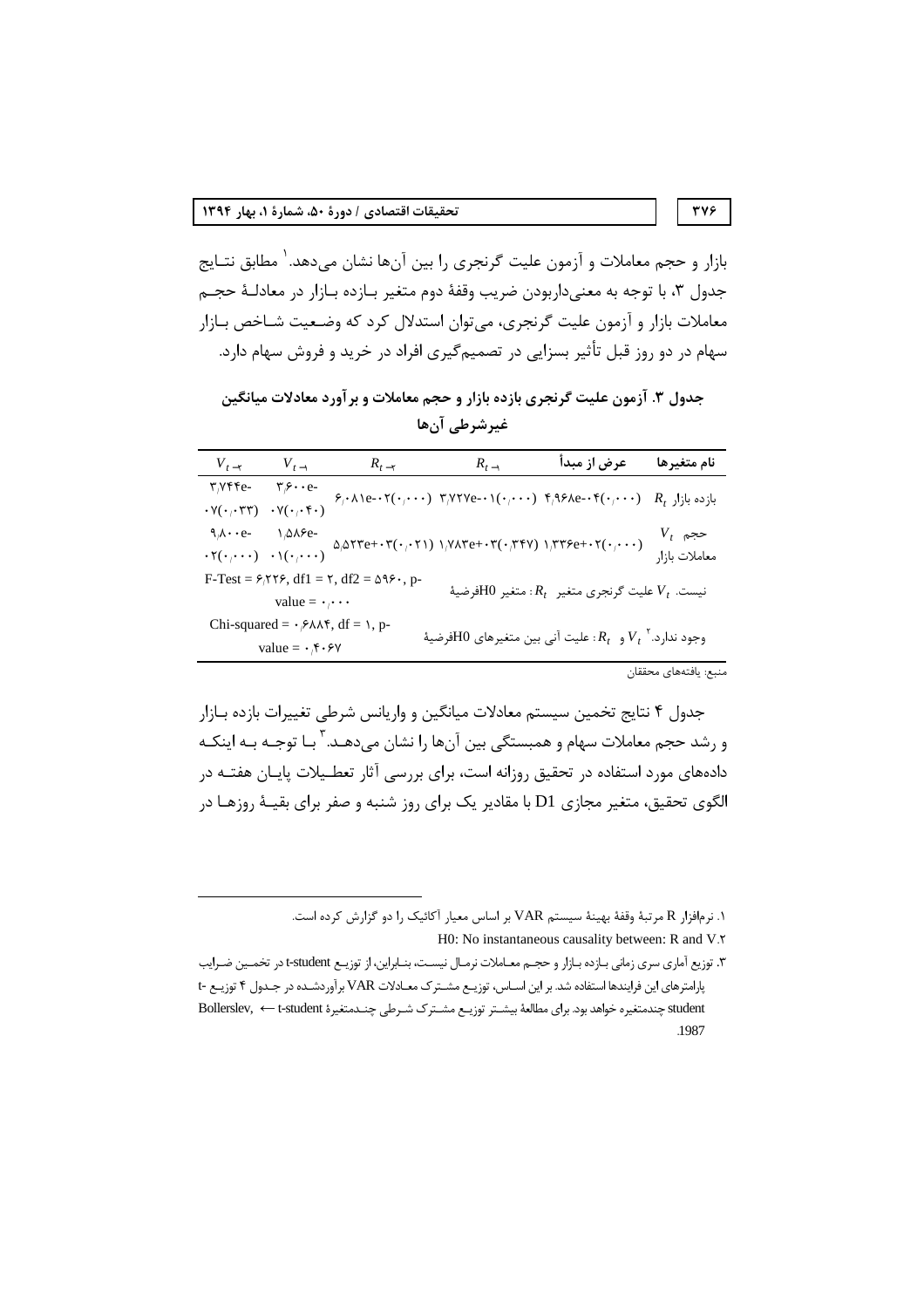معادلات میانگین و تلاطم سریهای رشد حجم معاملات و تغییرات بـازده بـازار وارد شـده است.'

| رشد حجم معاملات                                                                           |                                      | تغييرات بازده بازار                   |                                                            | توضيح پارامترها                         |               |
|-------------------------------------------------------------------------------------------|--------------------------------------|---------------------------------------|------------------------------------------------------------|-----------------------------------------|---------------|
| پارامتر برآورد ضرايب                                                                      |                                      | پارامتر برآورد ضرايب                  |                                                            |                                         |               |
|                                                                                           | m                                    | $\Delta$                              | m                                                          | تعداد وقفههاى متغير تغييرات بازده بازار |               |
| $\lambda$                                                                                 | m                                    |                                       | m                                                          | تعداد وقفههاى متغير رشد حجم معاملات     |               |
| $\cdot$ , $\cdot$ rqq                                                                     | $\varphi$ .                          |                                       | Ø.                                                         | عرض از مبدأ معادلهٔ میانگین             | معادلات       |
| $Y, YY \wedge Y$                                                                          | $\sum \frac{m}{k} \varphi_{\lambda}$ | $-\cdot 7551$                         | $\sum_{k=1}^{m} \phi_{k}$                                  | مجموع آثار وقفههاى تغييرات بازده بازار  |               |
| $-1.54$                                                                                   | $\sum_{k=1}^m \varphi_{\tau}$        |                                       | $-\cdot$ $\cdot$ $\cdot$ $\cdot$ $\sum_{k=1}^{m} \phi_{k}$ | مجموع آثار وقفههاى رشد حجم معاملات      | پر<br>ا       |
| $-\cdot$ , 1 A Y Y                                                                        | D <sub>1</sub>                       | $\cdot$ <sub>1</sub> $\mathsf{r}$     | D <sub>1</sub>                                             | متغير مجازي- اثر تعطيلات آخر هفته       |               |
| GARCH(1,1)                                                                                |                                      | GARCH(1,2)                            |                                                            | نوع فرايند معادلهٔ تلاطم هر سري         |               |
| $\cdot \wedge \cdot \mathfrak{f}$                                                         |                                      | . ,                                   |                                                            |                                         |               |
| $(\cdot \, \! \cdot \cdot \cdot)$                                                         | $\alpha_{\tau}$ .                    | $(\cdot$ $, \cdot$ $\uparrow$ Y)      | $\alpha$ .                                                 | عرض از مبدأ معادلة تلاطم                |               |
| $\cdot$ $\wedge$ $\wedge$ $\wedge$                                                        | $\alpha_{\gamma}$                    | ۰٬۴۴۶۲                                | $\alpha_{\rm u}$                                           | ARCH مرتبهٔ اول                         |               |
| $(\cdot \cdot \cdot \cdot)$                                                               |                                      | $(\cdot, \cdot \cdot)$                |                                                            |                                         |               |
| $\cdot \beta \cdot \lambda f$                                                             | $\beta_{\Upsilon}$                   | ۰٬۶۲۳۰                                | $\beta_{\rm u}$                                            | GARCH مرتبهٔ اول                        | GARCH معادلات |
| $(\cdot \cdot \cdot \cdot)$                                                               |                                      | $(\cdot \cdot \cdot \cdot)$           |                                                            |                                         |               |
|                                                                                           |                                      | ۰,۰۱۹۶                                | $\beta_{\rm tr}$                                           | GARCH مرتبهٔ دوم                        |               |
|                                                                                           |                                      | (0.110)                               |                                                            |                                         |               |
| $-\cdot$ ۴۲۹۴                                                                             | $\lambda_{\tau}$                     | $\cdot$ , $\cdot$ $\vee$ 9 $\cdot$    | $\lambda$                                                  | اثر اخبار بد بر تلاطم                   |               |
| $(\boldsymbol{\cdot}_{\mathit{l}}\boldsymbol{\cdot}\boldsymbol{\cdot}\boldsymbol{\cdot})$ |                                      | $(\cdot \Delta f)$                    |                                                            |                                         |               |
| $\cdot$ <sub>j</sub> $\cdot$ $\cdot$ $\cdot$                                              | D <sub>1</sub>                       | $\cdot$ , $\cdot$ $\mathfrak k$       | D <sub>1</sub>                                             | متغير مجازي- اثر تعطيلات آخر هفته       |               |
| $(\cdot/\cdot\cdot\cdot)$                                                                 |                                      | $(\cdot, \cdot \vee \cdot)$           |                                                            |                                         |               |
| ۳٬۳۵۰۷                                                                                    | t-student                            | ۳٫۲۸۲۲                                | t-student                                                  | shapeشكل توزيع آمارى-                   |               |
| $(\cdot$ <sub>/</sub> $\cdot$ $\cdot$ $\cdot$ $\bullet$                                   |                                      | $(\cdot \cdot \cdot \cdot)$ $\bullet$ |                                                            |                                         |               |

جدول ۴. تخمین پارامترهای سیستم معادلات میانگین و واریانس شرطی سریهای رشد حجم معاملات و تغییرات بازده بازار و همبستگی بین آنها

۱. به همین ترتیب، با واردکردن متغیر مجازی D2 با مقادیر یک بـرای روز چهارشـنبه و صـفر بـرای سـایر روزهـا می توان آثار تعطیلی پایان هفته (پنجشنبهها و جمعهها) را در مدل دید.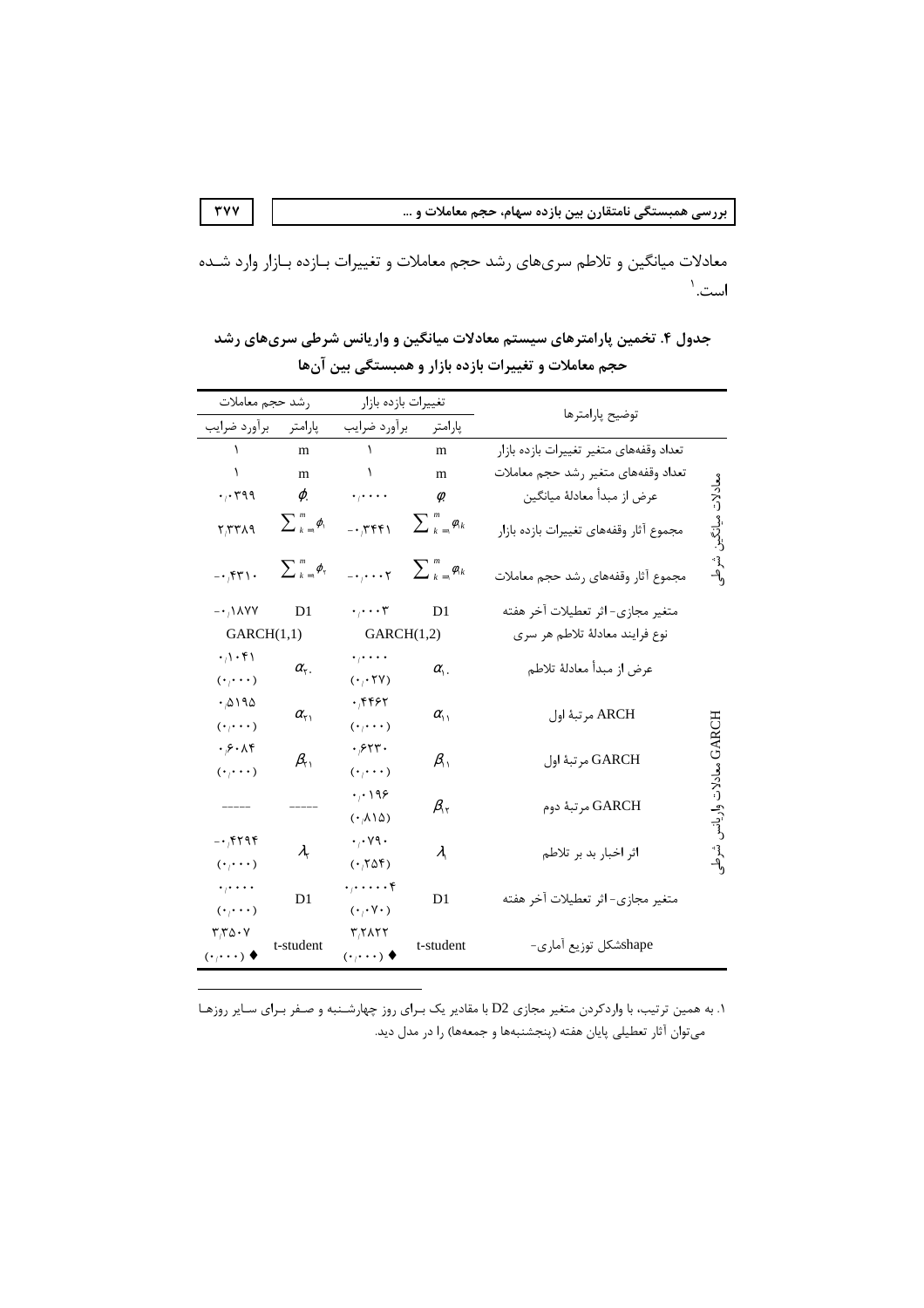ادامهٔ جدول ۴. تخمین پارامترهای سیستم معادلات میانگین و واریانس شرطی سریهای رشد حجم معاملات و تغییرات بازده بازار و همبستگی بین آنها

| $\cdot$ , $\cdot$ $\uparrow$ $\vee$ $\wedge$<br>$(\cdot, \cdot \mathsf{rV}^{\mathsf{F}})$ | $\alpha$          | ARCHمرتبهٔ اول                                                                     |
|-------------------------------------------------------------------------------------------|-------------------|------------------------------------------------------------------------------------|
| .651.<br>$(\cdot,\cdot\cdot\cdot)$                                                        | β                 | GARCHول                                                                            |
| $\cdot$ , $\wedge\wedge\wedge$<br>$(\cdot \wedge \cdot \wedge \epsilon)$                  | $\lambda_{\rm R}$ | اثر اخبار بد بر همبستگی متغیرها                                                    |
| $\mathfrak{f}_1 \cdots$<br>$(\cdot,\cdot\cdot\cdot)\bullet$                               | دومتغيرةt-student | shapeشكل توزيع آماري-                                                              |
| 9,8000<br>$(\cdot_{\beta}$ err)                                                           | LR                | از مدل DCC-GARCHآزمون تشخيصپذيري مدل<br>Likelihood Ratio با آمارة Likelihood Ratio |

توضيحات: اعداد داخل پرانتز p-value است. وقفهٔ بهينهٔ متغيرها در معادلات ميانگين شرطي بر اساس معيار آكائيک يک است. ♦ ضریب پارامترهای محاسبهشده برای توزیع آماری استفادهشده در برآورد پارامترهای معادلات واریانس شرطی است. هر توزیع آماری دارای پارامترهای آماری خاص خود است و معنیداربودن ضریب shape به معنای معنیداربودن همهٔ پارامترهای آن توزيع است. براي مطالعة بيشتر در اين زمينه ك Stasinopoulos et al., 2009 منبع: يافتههاي محققان

#### ٣. تفسير نتايج تخمين

**٣٧٨** 

نتايج تخمين سيستم معادلات ميانگين شرطي جدول ۴ نشان مي٥هد كه افزايش بـازده بازار در روز قبل تأثیر مثبت بر رشد حجم معـاملات روز جـاری دارد، ولـی رشـد حجـم معاملات روزهای قبل تأثیر منفی بر تغییرات بازده بازار و حجم معاملات روز جاری دارد. و منفیبودن میک پارامتر شدهای مشتبودن میکنامهرای بارامترهای  $\sum_{k=1}^m \phi_{\lambda k}$  و  $\sum_{k=1}^m \phi_{\lambda k}$ مؤید این مطلب است. تغییرات بازده بازار در دورهٔ قبـل و نـرخ رشــد حجـم  $\sum_{\alpha}^m \varrho_{\kappa}$ معاملات دورهٔ قبل بر خودشان در دورهٔ جاری تأثیر منفی دارند. ایــن موضــوع رفتارهــای گذشتهنگر <sup>۱</sup> را در میان سرمایهگذاران بازار سهام تأیید میکند.

تعطيلات روزهاي آخر هفته (ينجشنبهها و جمعهها) تـأثير مثبـت و هرچنــد نـاچيز (حدود 0.0003) بر افزایش بازده بازار و تأثیر منفی بر رشد حجـم معــاملات در روزهــای

<sup>1.</sup> backward looking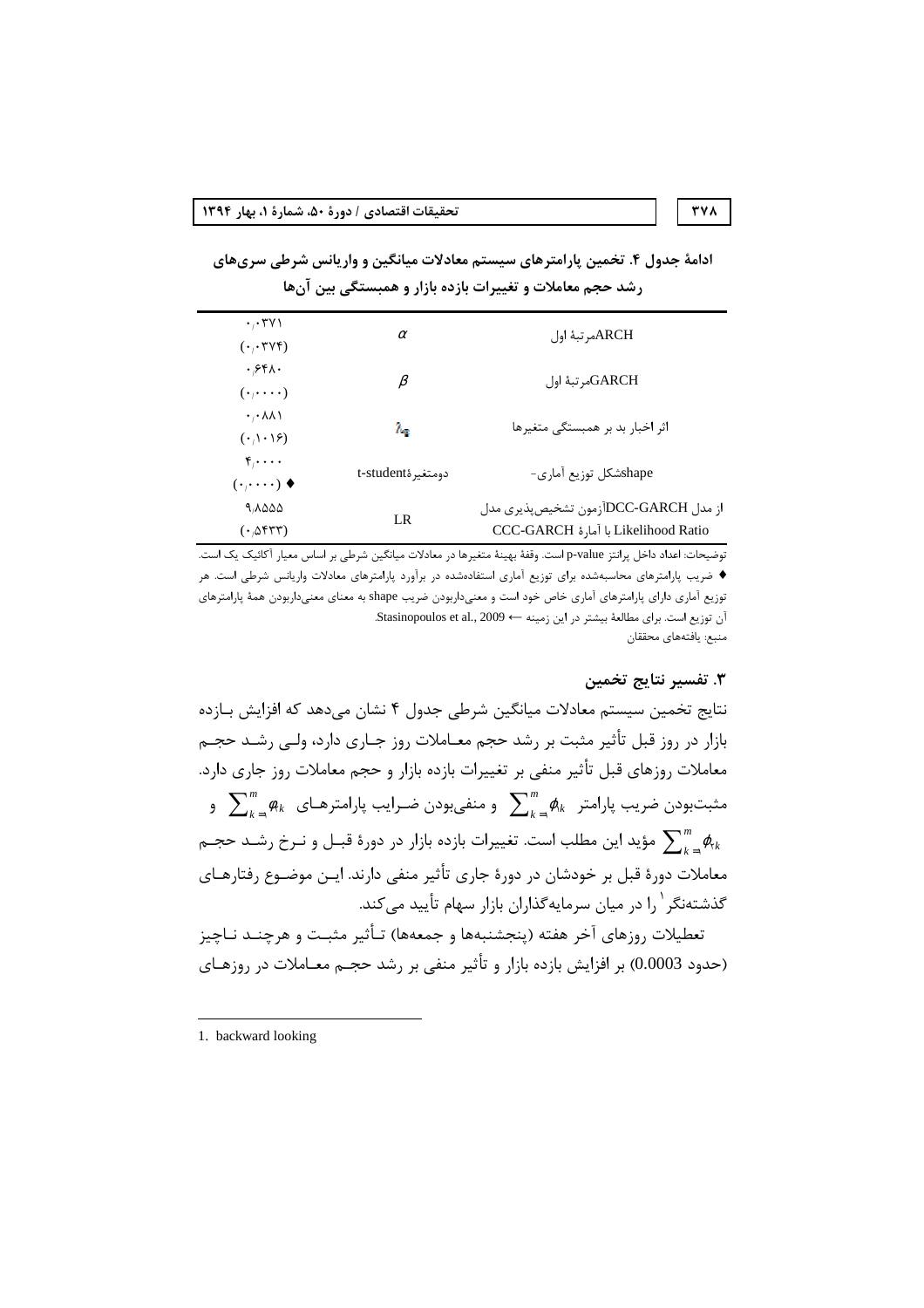شنبه دارد. بنابراین، میتوان نتیجه گرفت که سهامداران باتجربه، بـرخلاف سـهامداران و سرمایهگذاران بیتجربه، خرید و فروش سهام خود را به روزهای پس از تعطیلات موکول نمی کنند. معنیداربودن ضریب متغیر مجازی D1 در معادلات تلاطـم سـریهـای رشـد حجم معاملات و تغییرات بازده بازار نشان می۵هد که، به هر حال، تعطیلات آخر هفته و آثار تقویمی یکی از منابع تلاطم در بازده سهام و رشد حجم معاملات است.

عرض از مبدأ معادلات میانگین و تلاطم سری نـرخ رشـد حجـم معـاملات مقـداری مثبت و معنیدار است. تغییر دائم استراتژی برخی از سرمایهگذاران بازار سهام در خریـد و فروش سهام باعث ایجاد تلاطم در نرخ رشد حجم معاملات خواهد شد، حتی اگر بازده بازار در کل تغییر نیابد. علاوه بر این، انتظار میرود بـا ورود روزافـزون سـرمایهگـذاران و سهامداران جدید به بازار و افزایش حجم سرمایه و تعداد شرکتهای سـهامی در بـورس عرض از مبدأ رشد حجم معاملات در معادلهٔ میانگین بزرگتر از صفر باشد. دلایلی مانند دسترسی برخی سهامداران به منــابع اطلاعــات خصوصــی، تفســیرهای متفــاوت افــراد از اطلاعات رسیده از بازار (اطلاعات عمومی)، ورود سرمایه گـذاران جدیـد بـه بـازار، و نیـز ملاحظات چرخهٔ زندگی متفاوت افراد به تغییر استراتژی سرمایهگذاران بازار در خریـد و فروش سهام منجر می شود.

علاوه بر دلایل فوق، که بر تلاطم نرخ رشد حجم معاملات و تغییرات بازده بازار دورهٔ جاری مؤثرند، تلاطم (نوسانات) دورهٔ قبل و شوکهای وارد بر بازار نیز در میـزان تلاطـم دورهٔ جاری نرخ رشد حجم معاملات و تغییرات بازده بازار مؤثر خواهد بود. با ایــن حــال، شدت تأثير شوكـها بر تلاطم نرخ رشد حجم معــاملات و تغييــرات بــازده بــازار يكســان نيست. مثبتبودن ضرايب پارامترهـاي  $\alpha_{1}$ ،  $\alpha_{2}$ ،  $\beta_{3}$ ، و  $\beta_{4}$  در جـدول ۴ مؤيـد ايـن موضوع است. معنیداربودن ضرایب پارامترهای shape سریها نشان میدهد کـه توزیـع آماری t-student استفادهشده در مدلسازی از لحاظ آماری معنیدار است.

معنی داربودن ضریب پارامتر ۹۸ و منفی بودن آن نشان می دهد کـه اخبــار بــد باعــث كاهش تلاطم نرخ رشد حجم معاملات مىشود. اين موضوع بديهى است كـه، بـا پخـش اخبار بد در بازار، افراد به علت پرهیز از زیبان احتمـالی سـطح حجـم معـاملات خـود را

**TY9**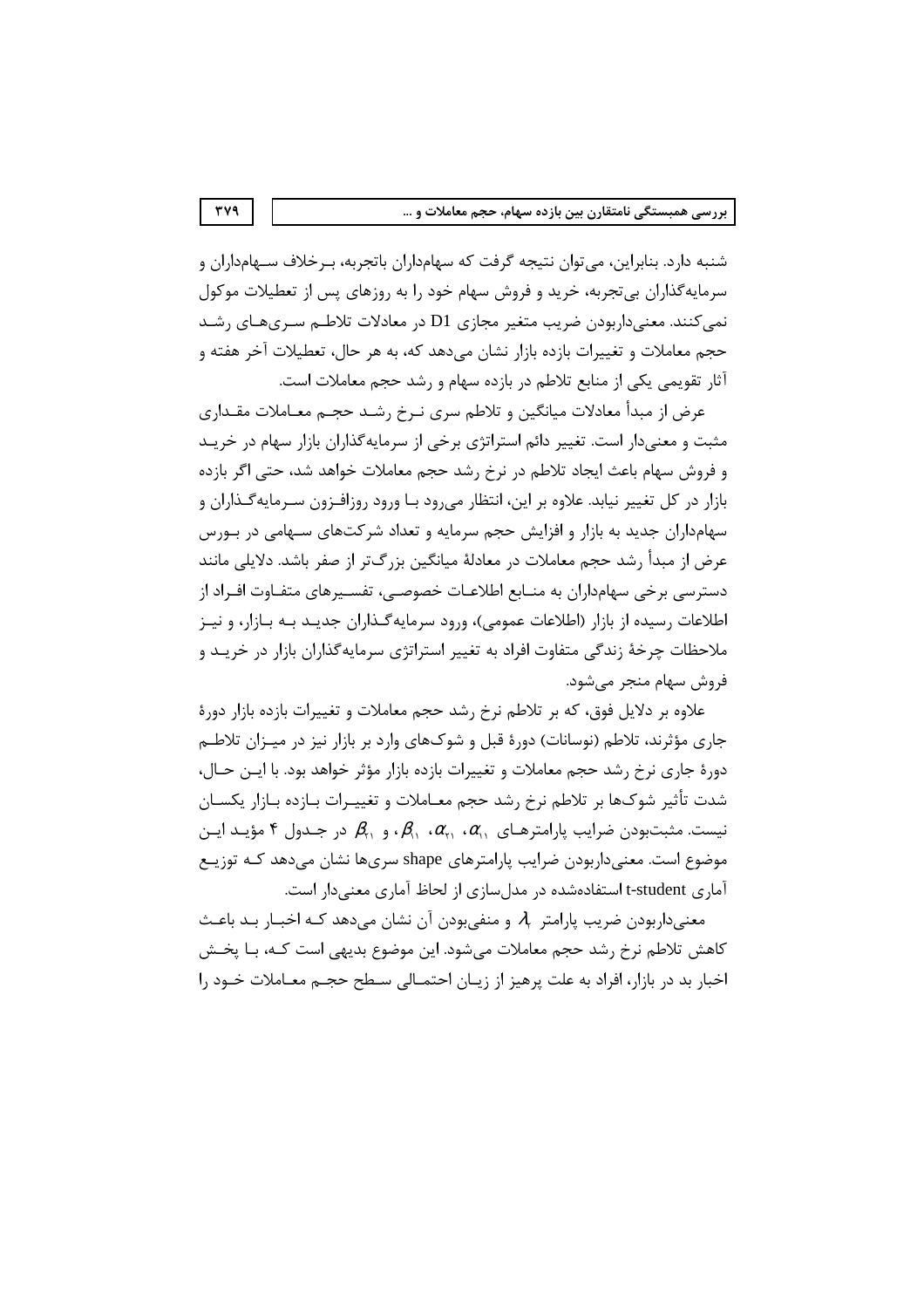کاهش میدهند و در نتیجه تلاطم نرخ رشد حجم معاملات کاهش مـییابـد. اخبـار بـد تأثیر معناداری در تلاطم تغییرات بازده بازار ندارد.

همبستگی بین متغیرهای نرخ رشد حجم معاملات و تغییرات بازده بازار طبی زمان ثابت نیست و از یک فرایند (DCC(1, 1) تبعیت می کند. همبستگی بین متغیرهـا تـابعی از مقادیر دورهٔ گذشتهٔ خود و شوکهای وارد بر بازار است. بـا توجـه بـه بـزرگتربـودن تخمین ضریب  $\beta$  از تخمین ضریب  $\alpha$ ، میتوان گفت شـدت تـأثیر شـوکـهـای بـازار بـر همبستگی بین متغیرهای نرخ رشد حجم معاملات و تغییرات بـازده بـازار بیشـتر اسـت. نمودار ۲ همبستگی غیرخطی و وابسته به زمان بین متغیرها را نشان میدهد.



نمودار ۲. همبستگی شرطی نرخ رشد حجم معاملات و تغییرات بازده بازار منبع: يافتههاي محققان

نمودار ۳ تأثیر شوکهای وارد بر همبستگی بین نرخ رشد حجم معاملات و تغییـرات بازده بازار را نشان می۵هد. نوع شوک وارد به بازار، از نظر اینکـه ایـن شـوک بـر متغیـر حجم معاملات باشد یا بر بازده سهام باشد یا از نظر مثبت و منفیبودن، تأثیر متفــاوت و غیرمتقارنی بر همبستگی شرطی بین متغیرها خواهد گذاشت. همچنین، اندازه و بزرگی شوک اثر یکسان و متقارن بر همبستگی بـین متغیرهـای نـرخ رشـد حجـم معـاملات و تغییرات بازده نخواهد داشت. نمـودار ۳ نشــان مــ ردهـد کــه بــا افــزایش مقــدار شــوک

 $\mathsf{r}\wedge\cdot$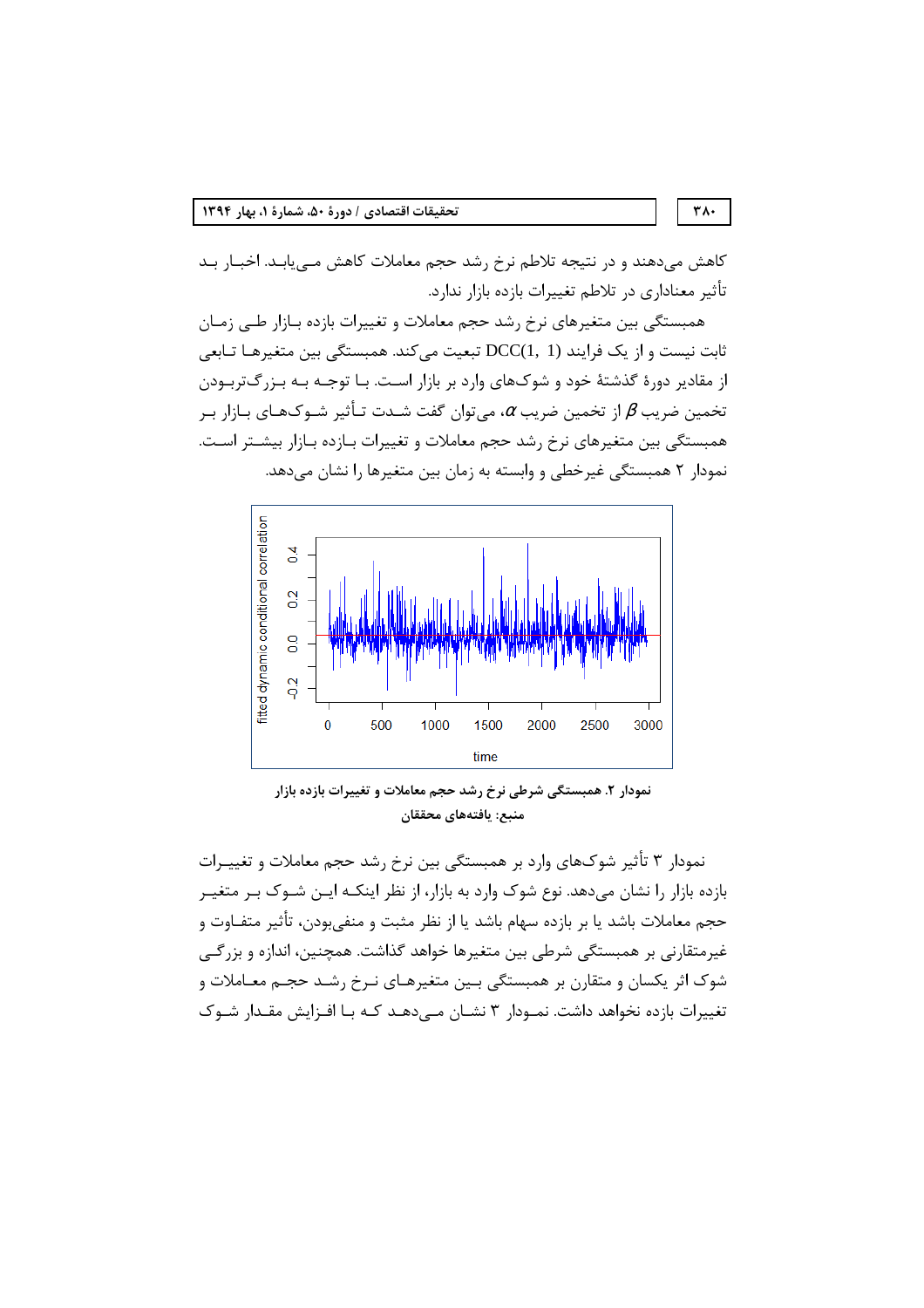همبستگی بین متغیرهای رشد حجم معاملات و تغییرات بازده بیشتر میشــود، زیــرا، بــا ورود شوكهاي بزرگ به بازار، افراد بلافاصله و بـهسـرعت اطلاعـات دريـافتي از منـابع خصوصی را اصلاح می کنند و در تصمیم گیری وزن بیشتر را به اطلاعات دریافتی از بـازار (که در حجم مبادلات سهام و بازده بازار نهفته است) می دهند و بـر آن اسـاس تصـمیم می گیرند. بنابراین، در محدودهٔ زمانی که افراد با تکیه بر اطلاعات بازار تصمیم می گیرنـد همبستگی بین نرخ رشد حجم معاملات و تغییـرات بـازده بـازار افـرایش خواهـد یافـت؛ معنیدار و مثبتبودن ضریب پارامتر  $\beta$  در معادلات همبستگی متغیرها دلیل تجربی این بحث است. آزمون تشخیص پذیری مدل DCC-GARCH از مـدلهای CCC-GARCH با آمارۂ آزمون LR تعیین می شود. فرضیهٔ H0 (یوچ) مبنی بر عدم ثبات عناصر مـاتریس P طی زمان در معادلهٔ ۱۳ است، که در اینجا این فرضیه با توجه به p-value برآوردشـده پذیرفته میشود. بنـابراین، مـدل انتخـابی از بـین خـانوادههـای CC-GARCH مـدل  $\big)$ است. DCC(1,1)-GARCH(1,2)



نمودار ٣. تأثير اخبار بر همبستگي شرطي متغيرها منبع: يافتههاي محققان

ا. البته، با توجه به نمودار همبستگی بین متغیرها و برآورد پارامترهای  $_{{\bf 6}}$  و  $_{{\bf \alpha }}$ ، کـه مجمـوع آنهـا کمتـر از واحـد است، مي توان نتيجه گرفت كه تشخيص مدل (GARCH(1,2- است.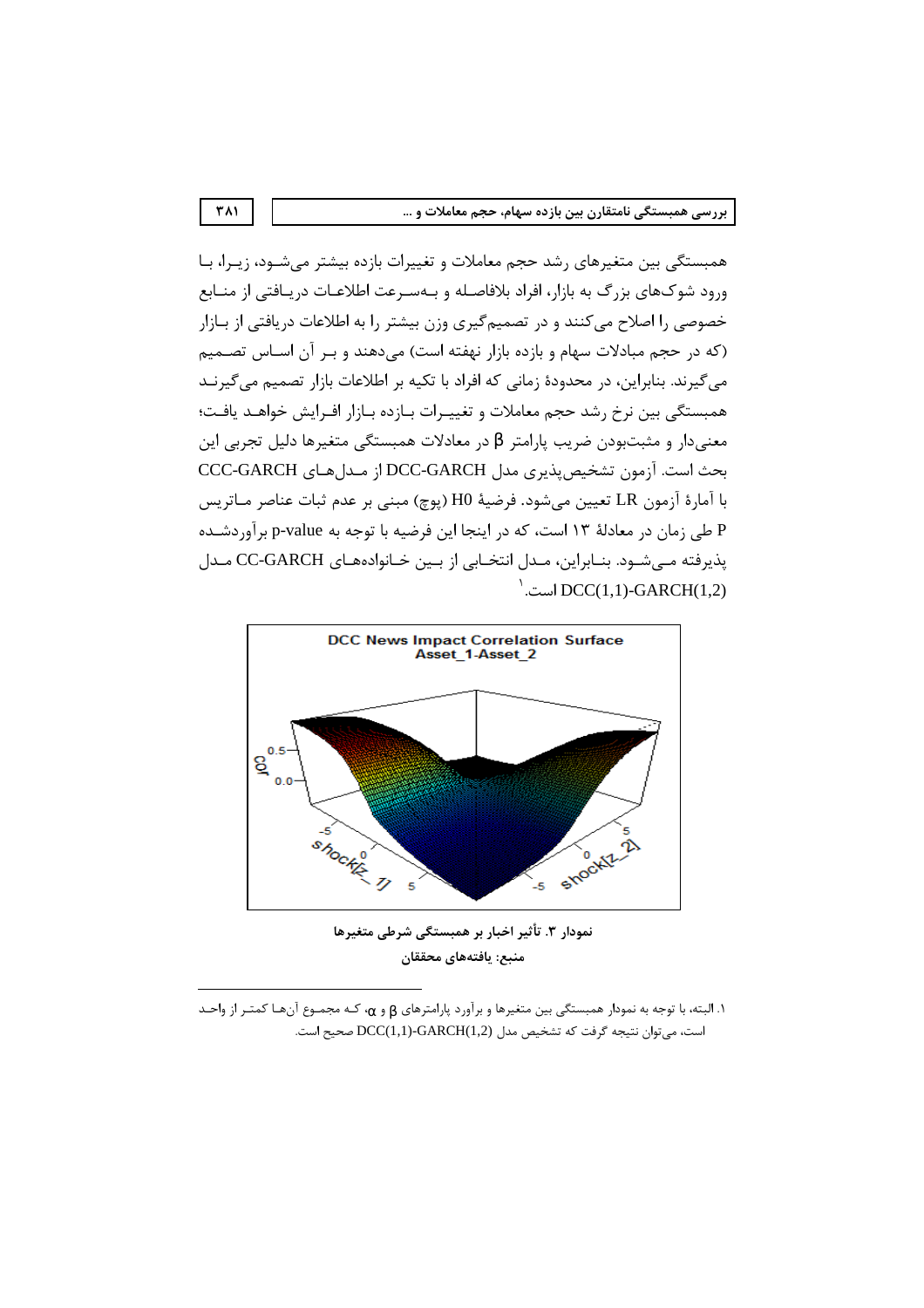# نتيجەگيرى

اطلاعات و ابعاد گستردهٔ آن ٰ در تصمیمگیـری سـرمایهگـذاران بـازار سـهام در انتخـاب استراتژی خرید و فروش سهام نقشی اساسی دارد. ممکن است، بـا گـذر زمـان و تغییـر اطلاعات استراتژی خرید و فروش، سهام سرمایهگذاران تغییر یابـد و، در نتیجـه، سـطح حجم معاملات و بازده بازار تغییر کند. بنابراین، این احتمال وجـود دارد کـه همبسـتگی بین حجم معاملات و بازده بازار طی زمان ثابت نباشد و با تغییر اطلاعات تغییـر پابـد. از طرف دیگر، همبستگی بین حجم معاملات و بازده بازار ممکن است غیرخطـی و وابسـته به زمان باشد. بنابراین، در این تحقیق برای مدل سازی همبستگی نامتقـارن و غیرخطـی بين متغيرهـاي بـازده بـازار و حجـم معـاملات از مـدلهـاي DCC-GARCH و -GJR GARCH استفاده شد و با تخمین پارامترهای آن بـا روش حـداکثر درسـتنمـایی و بـا نرمافزار R رابطهٔ بین بازده بازار، حجم معاملات، و تلاطم آنها تحلیل شـد و نتـایج زیـر ىەدست آمد:

۔ نتایج تخمین معادلات میانگین غیرشرطی و آزمون علیت گرنجری متغیرهای بازده بازار و حجم معاملات نشان می دهد که بازده بازار علیت گرنجری حجم معاملات است.

ـ نتايج تجربي حاصل از تخمين معادلات ميانگين و تلاطم شـرطي متغيرهـاي نـرخ , شد حجم معاملات و تغییرات بازده بازار <sup>۲</sup>نشان می دهد که افزایش بازده ,وز قبل بـازار، به منزلهٔ سیگنال مثبت از جهت حرکت بازار، باعث افزایش رشد حجـم معــاملات در روز جاری می شود و، برعکس آن، افـزایش رشــد حجــم معــاملات دورهٔ قبــل باعـث کــاهش تغییرات بازده بازار میشود. شوکهای وارد بر بـازار سـهام، تعطـیلات آخـر هفتـه، آثـار تقويمي، پخش اخبار خوب و بد، و تلاطم خود متغيرها در دورهٔ قبل منــابع تلاطــم دورهٔ جاری تغییرات بازده سهام و رشد حجم معاملات است. عـلاوه بـر ایـن، عوامـل دیگـری مانند تغییر دائم استراتژی برخی از سرمایهگذاران بازار سهام در خریـد و فـروش سـهام،

- ١. نحوهٔ دريافت اطلاعات (يکدفعه يا با فاصلهٔ زماني)، منابع کسب اطلاعات (همگاني يا خصوصي)، چگونگي توزيـع اطلاعات (متقارن يا نامتقارن) در بين فعالان بازار، و نحوهٔ تفسير آن توسط افراد موضوعات گسـتردهٔ اطلاعـات است
- ۲. تفاضل مرتبهٔ اول سریهای بازده بازار و لگاریتم حجم معـاملات سـریهـای مانـا هسـتند. بنـابراین، در تحلیـل همبستگی از آنها برای تخمین;نی استفاده شده است.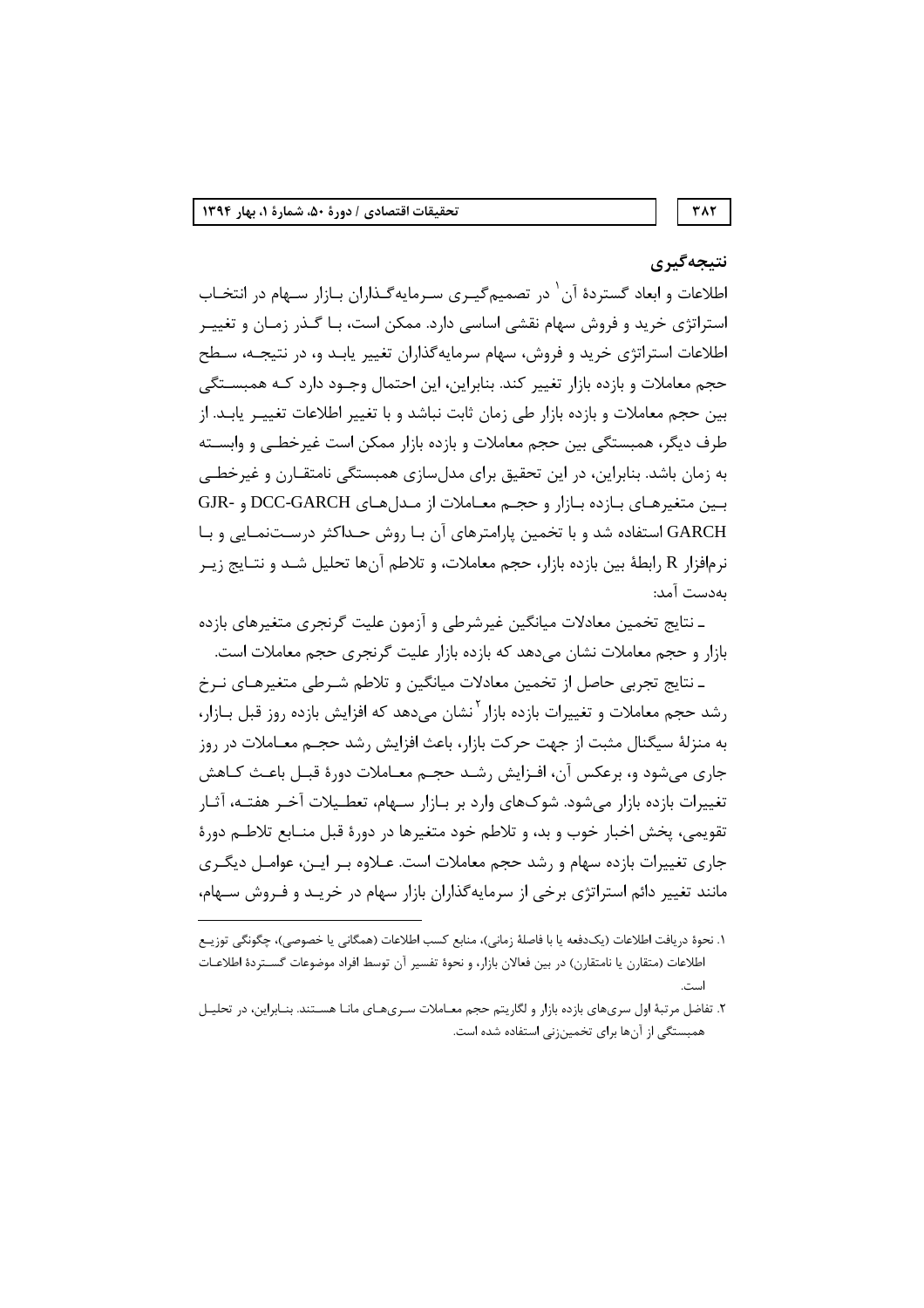ورود سرمایهگذاران بی تجربهٔ جدید به بازار، و افزایش حجم سرمایه و تعداد شرکتهـای سهامی در بورس باعث ایجاد تلاطم در نرخ رشد حجم معاملات می شود، حتی اگر بـازده بازار تغيير نيابد.

ـ نتايج تخمـين ضـرايب پارامترهـاي معـادلات همبسـتگي و نتـايج آزمـون LR در تشخیص مدل (DCC(1,1)-GARCH(1,2 نشان میدهد که همبستگی بین متغیرهـای تغییرات بازده بازار و نرخ رشد حجم معاملات غیرخطی است، طی زمان ثابت نیسـت، و همبسـتگی بـین آنهـا از یـک فراینـد (DCC(1,1 تبعیـت مـی کنـد. همبسـتگی بـین متغيرهاي تغييرات بازده بازار و نرخ رشد حجم معاملات تحت تأثير شــوکـهـاي وارد بــر بازار است. بنابراین، توجه بیش از حد سـهامداران بـازار سـهام، بـهویـژه سـرمایهگـذاران تازهوارد و کمتجربه به بازار، به حجـم معــاملات و رونــد شــاخص (بــازده) بــازار ســهام و همبستگی بین آنها به اتخاذ تصمیم نادرست در تعیین استراتژی خرید و فروش سـهام منحر خواهد شد.

بنابراین، با توجه به متغیربودن همبستگی بین تغییرات بازده بازار و نرخ رشد حجـم معاملات، سهامداران و سرمایهگذاران بازار سهام باید، علاوه بر توجه بر همبسـتگی بـین بازده بازار و حجم معاملات، بر اطلاعات جدید رسیده از بـازار و منــابع خصوصــی بســیار توجه کنند تا بتوانند استراتژی مناسبی اتخاذ کنند و در خرید و فـروش سـهام تصـمیم مناسبی بگیرند. بررسی صورتهای مالی شرکتها، استفاده از تحلیلهای بنیادی، توجـه به اخبار منتشره از بازار، و دریافت اطلاعات خصوصی از منابع معتبر به جای توجه بـیش از حد به روند و حجم معاملات بازار و تحلیلهای تکنیکـی در تصـمیم گیـری صـحیح و اتخاذ استراتژی مناسب بسیار سودمند خواهد بود.

## منابع

۱.تکروستا، علی، مروت، حبیب و تکروسـتا، حسـین (۱۳۹۰). «مـدل سـازی نوسـانات (تلاطم) بازدهی روزانهٔ سـهام در بـورس اوراق بهـادار تهـران»، اقتصـاد پـولی، مـالی (دانش و توسعه)، ١/ (٢): ٤١ ـ ٨۴.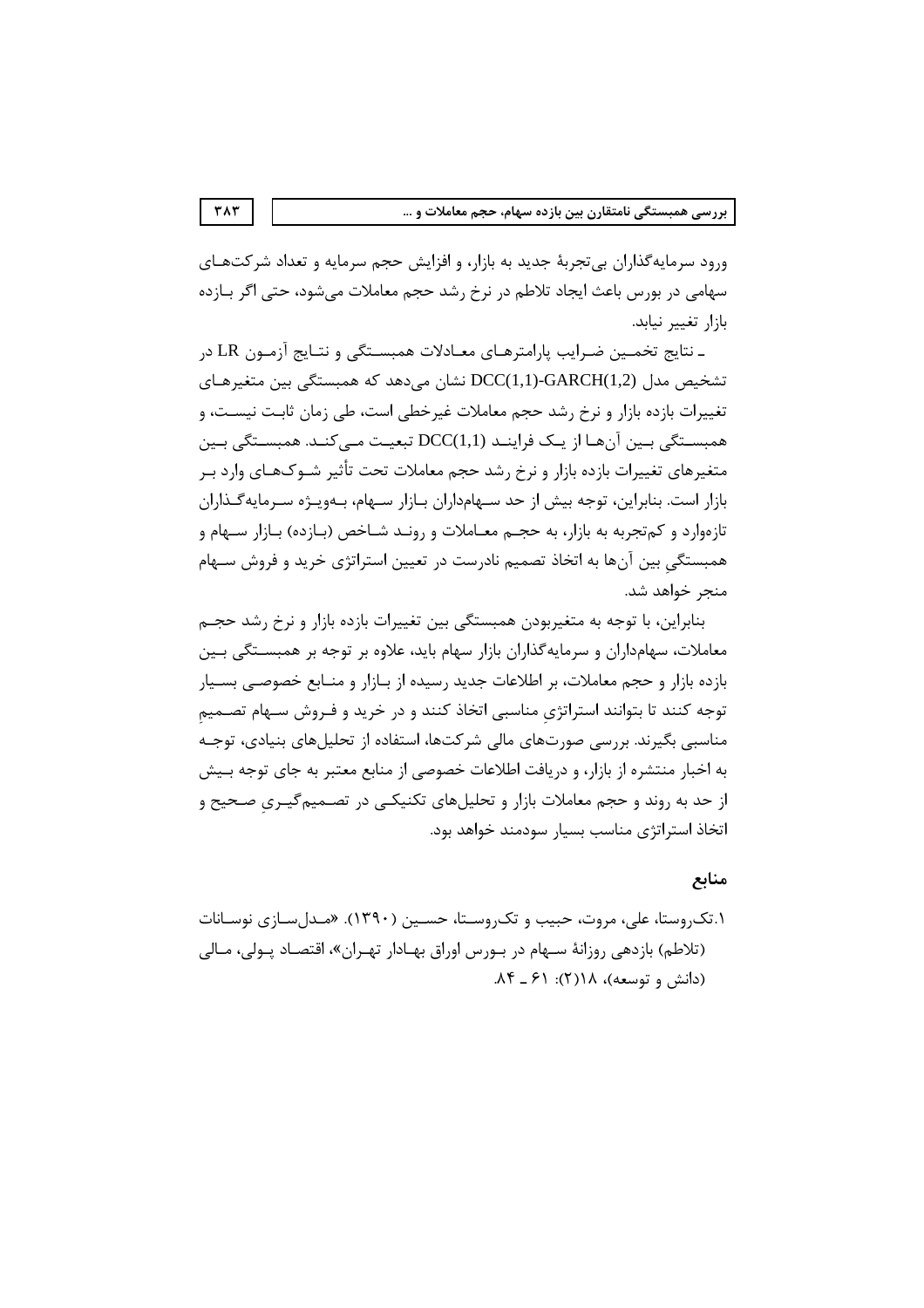- ۲.حیدری، حسن و بشیری، سحر (۱۳۹۱). «بررسی رابطه بین نااطمینانی نرخ واقعی ارز و شاخص قیمت سهام در بورس اوراق بهادار تهران: مشاهداتی بر پایـهٔ مـدل -VAR GARCH»، تحقیقات مدل سازی اقتصادی، ۱۳(۹): ۷۱ ـ ۹۲.
- ۳.سیدحسـینے، سـیدمحمد و ابراهیمـے، سـیدبابک (۱۳۹۲). «مـدل سـازی و سـنجش سرایت تلاطم با استفاده از مدلهای GARCH چندمتغیره (مطالعـهٔ مـوردی ایـران، امارات، و شاخص قيمت جهاني نفت)»، فصلنامهٔ بـورس اوراق بهـادار، ۱۳۷: ۱۳۷ ـ  $.1\Delta V$
- ۴.راعی، رضا و باجلان، سعید (۱۳۸۷). «شناسایی و مدل سـازی اثـرات تقـویمی بـورس اوراق بهادار تهران با استفاده از مدلهای ARCH و GARCH»، پژوهش های اقتصادی، ۴، ۲۱ \_ ۴۷.
- ۵.کشاورز حداد، غلامرضا و حیدری، هادی (۱۳۹۰). «بررســی تـأثیر اخبـار سیاســی بـر تلاطم بازار سهام تهران (مقايسة مدلهاى عمومى FAGARCH و MSM)». تحقيقات اقتصادي، ٩۴، ١١١ ـ ١٣۶.
- ۶.کشاورز حداد، غلامرضا و صمدی، باقر (۱۳۸۸). «برآورد و پیش بینی تلاطم بازدهی در بازار سهام تهران و مقایسهٔ دقت روشها در تخمین ارزش در معرض خطر: کـاربردی از مدل های خانوادهٔ FIGARCH»، تحقیقات اقتصادی، ۸۶، ۱۹۳ ـ ۲۳۵.
- ۷.کشاورز حداد، غلامرضا، ابراهیمی، سیدبابک و جعفر عبـدی، اکبـر (۱۳۹۰). «بررسـی سرایت تلاطم میان بازدهی سهام صنعت سیمان و صنایع مـرتبط بـا آن در ایـران»، یژوهش های اقتصادی ایران، ۱۶۴(۷): ۱۶۹ ـ ۱۶۲.
- ۸ـ کشاورز حداد، غلامرضا و مهدوی، امیـد (۱۳۸۴). «آیـا بـازار سـهام در اقتصـاد ایـران کانالی برای گذر سیاست پولی است؟»، تحقیقات اقتصادی، ۱۴۷ ـ ۱۷۰.
- ۹.محمدي، شاپور، راعي، رضا، تهرانـي، رضـا و فـيضآبـاد، آرش (۱۳۸۸). «مـدلسـازي نوسان در بورس اوراق بهادار تهران»، تحقیقات مالی، ۲۷، ۹۷ ـ ۱۱۰.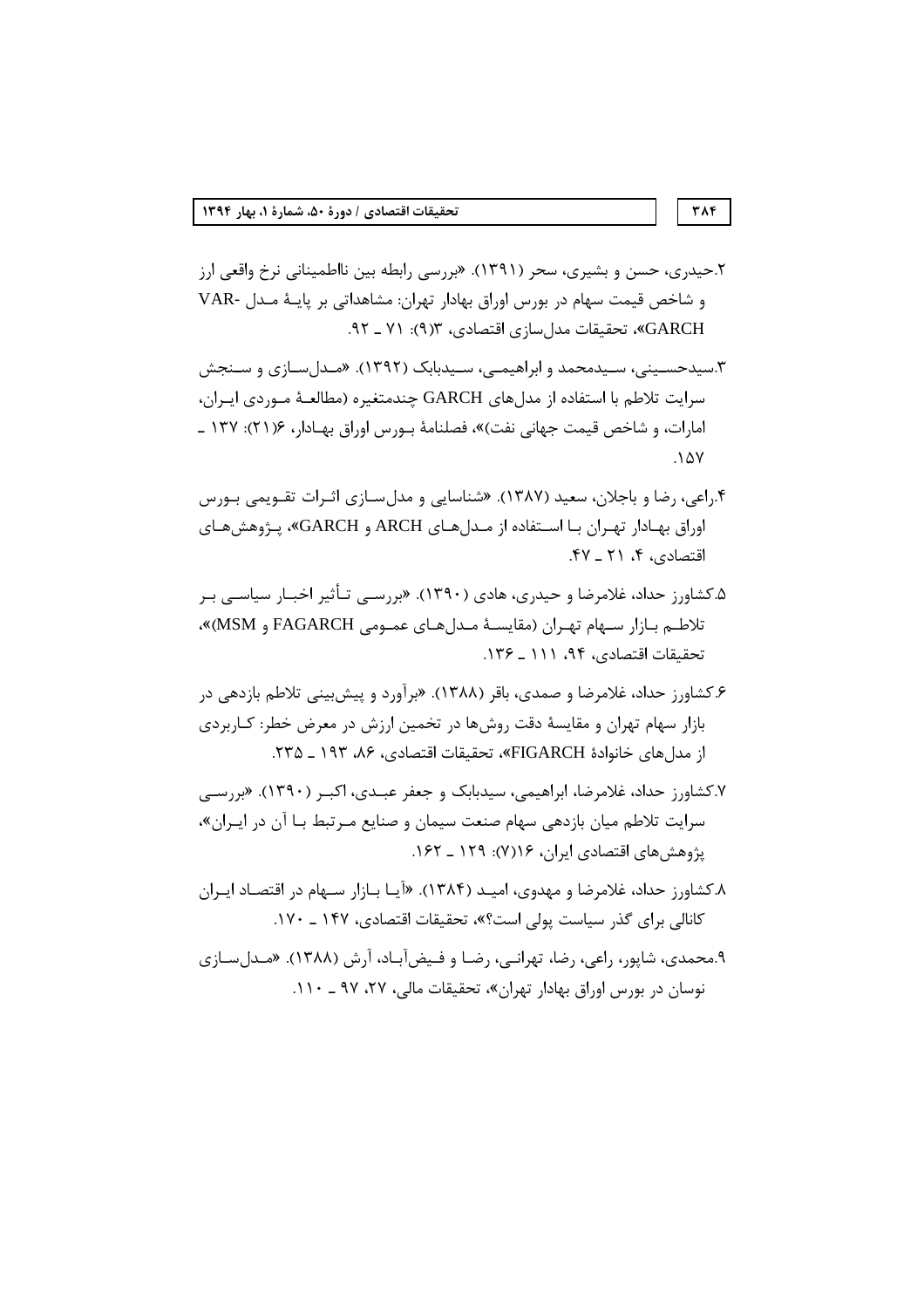۱۰. مشیری، سعید و مروت، حبیب (۱۳۸۵). «پیش بینبی شـاخص کـل بـازدهی سـهام تهران با استفاده از مدلهای خطی و غیرخطـی»، پژوهشـنامهٔ بازرگـانی، ۴۱، ۲۴۵ ـ **TVE** 

- ۱۱. نجارزاده، رضا و زیودار، مهدی (۱۳۸۵). «بررسی رابطهٔ تجربی بین حجم معاملات و بازده سهام در بازار سهام اوراق بهادار تهران»، فصلنامهٔ پژوهشهای اقتصـادی، ۲۶):  $.51 - 1$
- ۱۲. نظیفی نایینی، مینـو، فتـاحی، شـهرام و صـمدی، سـعید (۱۳۹۱). «مـدل سـازی و پیشبینی نوسانات بازار سهام با استفاده از مـدل انتقـالی قـارچ مـاركف»، تحقیقـات مدل سازی اقتصادی، ۶(۹): ۱ ـ ۲۰.
- 13. Acatrinei, M., Gorun, A. & Marcu, N. (2013). A DCC-GARCH MODEL TO ESTIMATE, Romanian Journal of Economic Forecasting, 136.
- 14. Alvarez-Ramírez, J. & Rodríguez, E. (2012). Temporal variations of serial correlations of trading volume in the US stock market, Physica A, 4128-4135.
- 15. Bollerslev, T. (1987). A conditional heteroskedastic time series model for speculative prices and rates of return, Review of Economics and Statistics, 542-547.
- 16. Bollerslev, T. & Wooldridge, J.M. (1992). Quasi-maximum likelihood estimation and inference in dynamic models with time-varying covariances, Econometric Reviews, 143-172.
- 17. Brennan, M. & Cao, H. (1997). International Portfolio Investment Flows, The Journal Of Finance, 5, 1851-1880.
- 18. Campbell, J.Y., Grossman, S.J. & Wang, J. (1992). Trading volume and serial correlation in stock returns (No. w4193), National Bureau of Economic Research.
- 19. Chen, S.S. (2012). Revisiting the empirical linkages between stock returns and trading volume, Journal of Banking & Finance, 1781-1788.
- 20. Chordia, T., & Swaminathan, B. (2000). Trading volume and crossautocorrelations in stock returns, The Journal of Finance, 55(2): 913-935.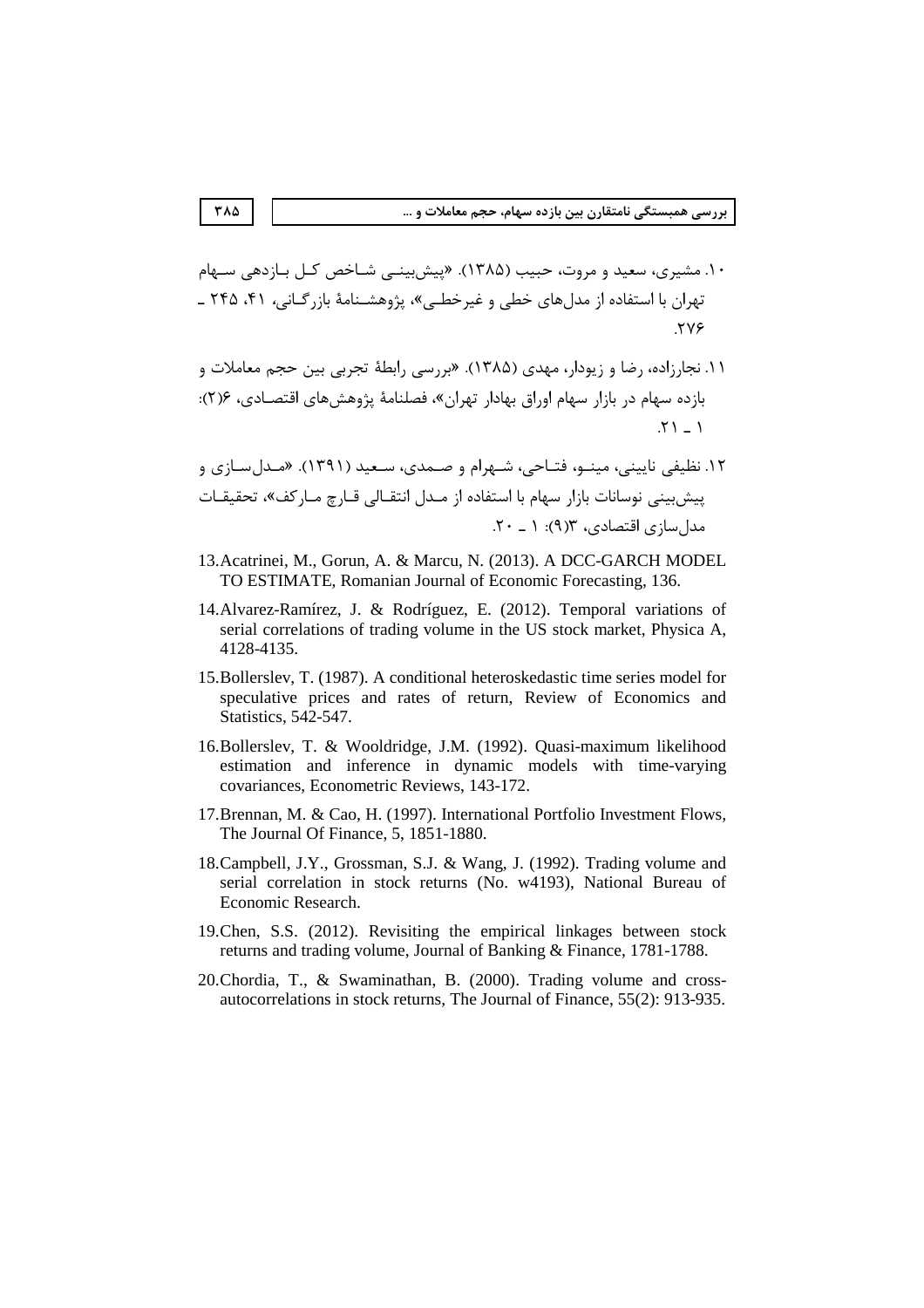- 21.Chuang, W.I., Liu, H.H. & Susmel, R. (2012). The bivariate GARCH approach to investigating the relation between stock returns, trading volume, and return volatility, Global Finance Journal, 23(1): 1-15.
- 22.Clark, P. (1973). A subordinated stochastic process model with finite variance for speculative prices, Econometrica, 135-155.
- 23.Copeland, T. (1976). A model of assets trading under the assumption of sequential information arrival, Journal of Finance, 1149-1168.
- 24.De Long, J., Shleifer, A., Summers , L., & Waldmann, R. (1990). Positive Feedback Investment Strategies and Destabilizing Rational Speculation, The Journal of Finance, 45(2): 379-395.
- 25.Dajcman , S. & Festic, M. (2012). Interdpendence between the Slovenan and European stock markets– A DCC-GARCH analysis, Economic Research - Ekonomska istraživanja, 25, 379-396.
- 26.Engle, F.R. & Sheppard, K. (2001). Theoretical and Empirical properties of Dynamic Conditional Correlation Multivariate GARCH, NBER Working Paper, No. 8554, (Retrieved on February 05, 2011: http://www.nber.org/papers/w8554.pdf)
- 27.Epps, T. & Epps, M. (1976). The Stochastic Dependence of Security Price Changes and Transaction Volumes: Implications for the Mixtureof-Distributions Hypothesis, Econometrica, 44, 305-321.
- 28.Gębka, B. (2012). The dynamic relation between returns, trading volume, and volatility: lessons from spillovers between Asia and the United States, Bulletin of Economic Research, 64(1): 65-90.
- 29.Gebka, B. & Wohar, M. (2013). Causality between trading volume and returns: Evidence from quantile regressions, International Review of Economics and Finance, 144-159.
- 30.Gerlach, R., Chen, C.W., Lin, D.S. & Huang, M.H. (2006). Asymmetric responses of international stock markets to trading volume, Physica A, 422-444.
- 31.Glosten, L.R., Jagannathan, R. & Runkle, D. (1993). On the relation between the expected value and the volatility of the nominal excess return on stocks, Journal of Finance, 1779-1801.
- 32.Harris, M. & Raviv, A. (1993). Differences of opinion make a horse race, The Review of Financial Studies, 6(3): 473-506.